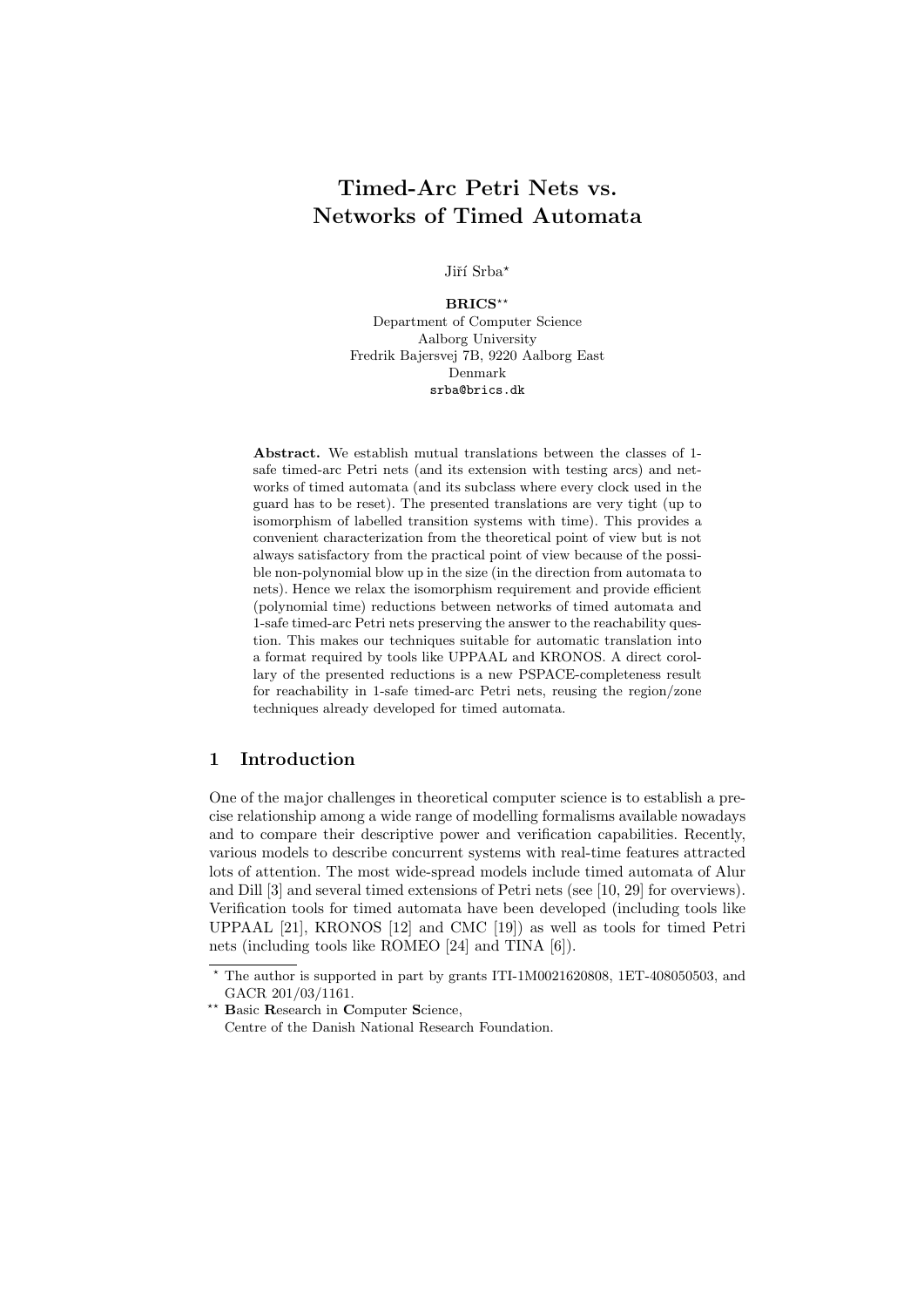In this paper we focus on timed-arc Petri nets [7, 17], a model where time (age) is associated with tokens and transitions are labelled by time intervals which restrict the age of tokens that can be used to fire them. We consider the weak (non-urgent) semantics. The reachability problem for general timed-arc Petri nets is undecidable [26], even in the case where tokens in different places are not required to age at the same rate [23]. On the other hand, coverability and boundedness are decidable [25, 1]. We compare the timed-arc Petri net model with timed automata. Unlike the other models of timed Petri nets, timed-arc Petri nets still suffer from a lack of analysis and verification tools and hence automatic translations to already existing tools (e.g. to UPPAAL timed automata) are of a relatively high interest.

Our Contribution. We provide a comparison of the (sub/super)-classes of networks of timed automata (also called concurrent timed automata) and 1-safe timed-arc Petri nets up to isomorphism of labelled transitions systems with time (and hence also up to timed bisimilarity). The usefulness of the presented translations is documented by a PSPACE-completeness result for reachability of 1-safe timed-arc Petri nets where we directly reuse the recent results for reachability in networks of timed automata by Aceto and Laroussinie [2]. At the practical level, we describe polynomial time (and size) translations between the mentioned models up to reachability and we show a technique to reduce the general type of synchronization function in networks of timed automata into the synchronization policy accepted by UPPAAL (handshake synchronization). Last but not least our results provide a natural motivation for the study of the extension of timed-arc Petri net with testing arcs and of the subclass of timed automata where clocks used in guards are mandatorily reset by the same transition.

Related work. Techniques to translate Petri nets extended with time features into equivalent timed automata have not been often studied in the past. Only recently, there has been some focus on translating different variants of timedtransitions Petri nets into timed automata [22, 16, 8]. A work most related to ours is by Cassez and Roux [14]. In their paper they propose (independently of our work) a structural translation of bounded timed-transitions Petri nets into communicating timed automata. Each transition in their model is translated into a single timed automaton and transition firing is supervised by an additional timed automaton. Our model is, however, different from timed-transitions Petri nets (time features are associated to tokens, not to transitions) and we provide a translation that does not rely on additional UPPAAL features like arrays of integers that are used in [14]. As concluded in [11], timed-transitions Petri nets express timed behaviour and timed-arc Petri nets express time behaviour and time constraints.

Considering the class we study (timed-arc Petri nets), the only related work we are aware of is by Sifakis and Yovine [27]. They provide a different (nonstructural) translation of timed-arc Petri nets (with urgent behaviour) into timed automata (with invariants), hence achieving essentially the result of our Corollary 3, except for the fact that their translation causes an exponential blow up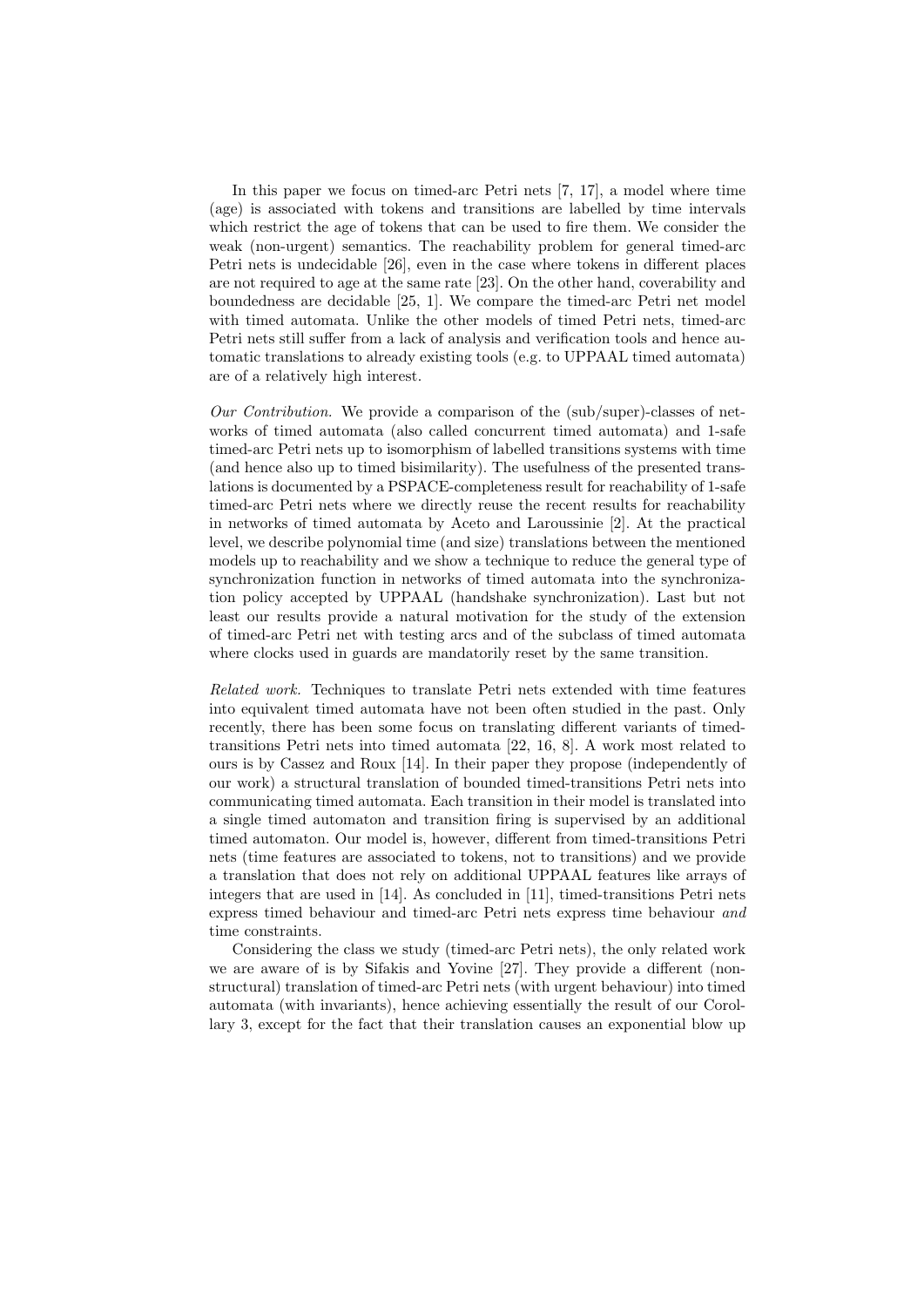in the size of the timed automaton whereas our translation is structural and can be implemented in polynomial time (and space).

## 2 Basic Definitions

#### 2.1 Labelled transition systems with time

A rooted labelled transition system with (real) time (or simply LTS) is a tuple  $T = (S, \mathcal{A}ct, \longrightarrow, s^0)$  where S is a set of states,  $\mathcal{A}ct$  is a set of actions such that  $\mathcal{A}ct \cap \mathbb{R}^+ = \emptyset$ ,  $\longrightarrow \subseteq S \times (\mathcal{A}ct \cup \mathbb{R}^+) \times S$  is a transition relation, written  $s \stackrel{a}{\longrightarrow} s'$ for  $(s, a, s') \in \longrightarrow$  where  $a \in \mathcal{A}ct$ , and  $s \stackrel{\epsilon(r)}{\longrightarrow} s'$  for  $(s, r, s') \in \longrightarrow$  where  $r \in \mathbb{R}^+$ , and  $s^0 \in S$  is a distinguished *initial state*.

Hence LTS have two kinds of transitions: the standard ones under the visible actions from Act and time-elapsing ones under the actions  $\epsilon(r)$ , where for all  $r \in \mathbb{R}^+$  the symbol  $\epsilon(r)$  represents a special action name called a time delay.

We write  $s \longrightarrow s'$  whenever  $s \stackrel{a}{\longrightarrow} s'$  for some  $a \in \mathcal{A}ct$  or  $s \stackrel{\epsilon(r)}{\longrightarrow} s'$  for some  $r \in \mathbb{R}^+$ . Let  $\longrightarrow^*$  denote the reflexive and transitive closure of  $\longrightarrow$ . By  $Reach(s^0) \stackrel{\text{def}}{=} \{s \in S \mid s^0 \longrightarrow^* s\}$  we denote the set of all *reachable states* in T.

Let  $T_1 = (S_1, \mathcal{A}ct_1, \longrightarrow_1, s_1^0)$  and  $T_2 = (S_2, \mathcal{A}ct_2, \longrightarrow_2, s_2^0)$  be two LTS. We say that  $T_1$  and  $T_2$  are isomorphic (and write  $T_1 \cong T_2$ ) whenever there is a bijection  $f : Reach(s_1^0) \to Reach(s_2^0)$  such that for all  $a \in \mathcal{A}ct$ ,  $r \in \mathbb{R}^+$  and  $s, s' \in \text{Reach}(s_1^0)$  it is the case that  $s \xrightarrow{a}_{1} s'$  iff  $f(s) \xrightarrow{a}_{2} f(s')$ , and  $s \xrightarrow{\epsilon(r)} s'$  iff  $f(s) \xrightarrow{\epsilon(r)} f(s')$ . Hence the reachable parts of the transition systems are identical up to renaming of states.

#### 2.2 Time domains and time intervals

In this paper we consider a continuous time domain, i.e., time values are from the set of nonnegative real numbers  $\mathbb{R}^+$ . The set of natural numbers (including 0) is denoted by N and is used in guards.

Remark 1. We can use also discrete time in the time domain and/or rational numbers in guards and this does not influence the results presented in this paper.

The set  $\mathcal I$  of *time intervals* is defined by the following abstract syntax where  $a$ and b range over  $N$  such that  $a < b$ .

 $I := [a, b] | [a, a] | (a, b] | [a, b] | (a, b) | (a, \infty) | (a, \infty)$ 

Let  $I \in \mathcal{I}$ . Given a time point  $r \in \mathbb{R}^+$ , the validity of the expression  $r \in I$  is defined in the usual way, e.g.,  $r \in [a, b)$  iff  $a \leq r < b$  and  $r \in (a, \infty)$  iff  $a < r$ .

Remark 2. It is easy to see that any intersection of finitely many time intervals  $I_1, \ldots, I_n \in \mathcal{I}$  (denoted by  $\bigcap_{i=1}^n I_i$ ) is either empty (Ø) or it belongs to  $\mathcal{I}$ .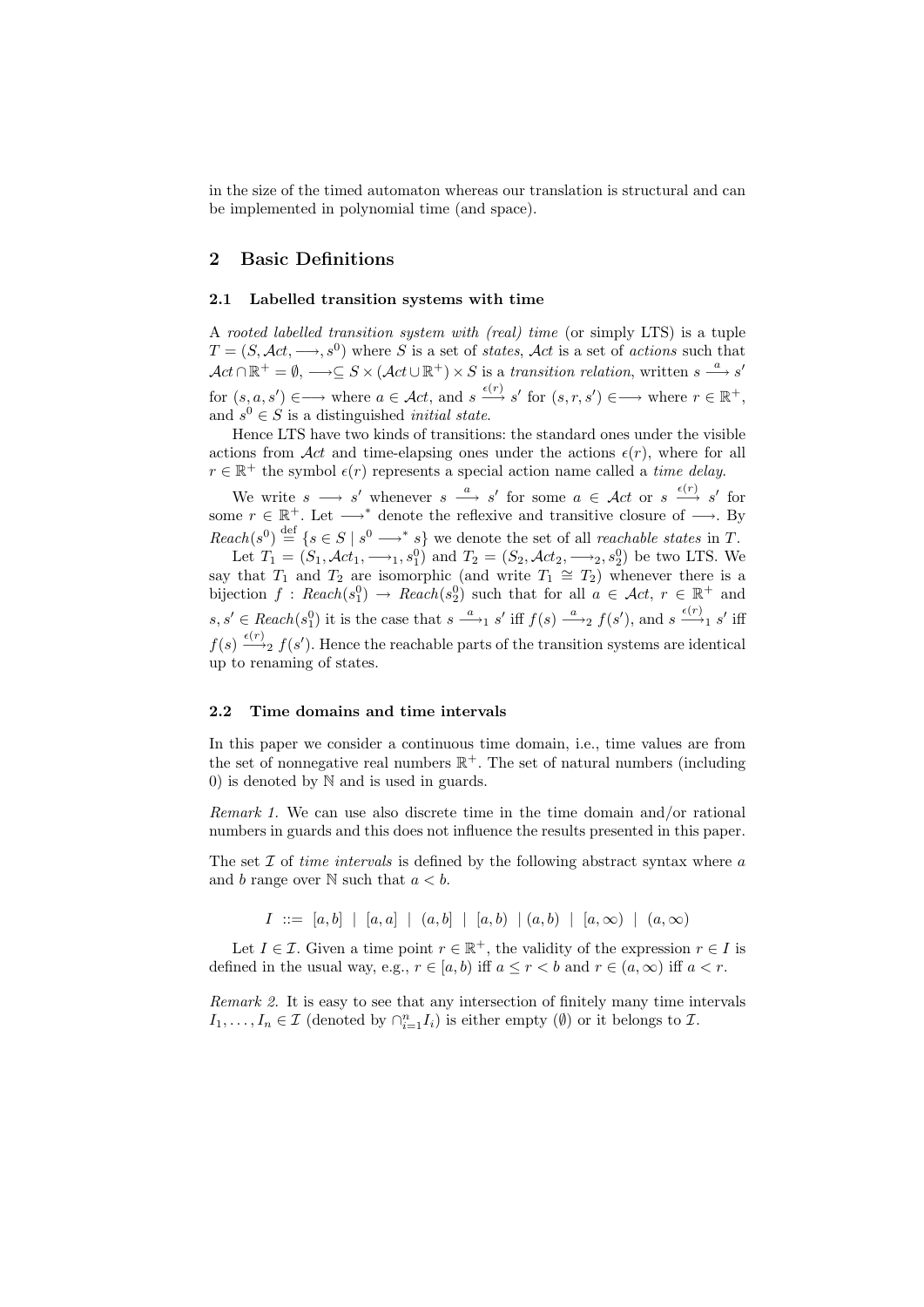#### 2.3 Timed-arc Petri nets

A (labelled) timed-arc Petri net (TAPN) is a tuple  $N = (P, T, F, c, \mathcal{A}ct, \lambda)$ , where P is a finite set of places, T is a finite set of transitions such that  $T \cap P = \emptyset$ ,  $F \subseteq (P \times T) \cup (T \times P)$  is a flow relation,  $c : F|_{P \times T} \to T$  is a time constraint assigning a time interval to every arc from a place to a transition,  $\mathcal{A}ct$  is a set of labels (actions), and  $\lambda : T \to \mathcal{A}ct$  a labelling function.

We also define  $\bullet t \stackrel{\text{def}}{=} \{p \mid (p,t) \in F\}$  and  $t^{\bullet} \stackrel{\text{def}}{=} \{p \mid (t,p) \in F\}$ . Let  $N =$  $(P, T, F, c, \mathcal{A}ct, \lambda)$  be a TAPN. A marking M on the net N is a function  $M : P \to$  $\mathcal{B}(\mathbb{R}^+)$  where  $\mathcal{B}(\mathbb{R}^+)$  denotes the set of finite multisets on  $\mathbb{R}^+$ . Each place is thus assigned a certain number of tokens, and each token is annotated with a real number (age). Let  $B \in \mathcal{B}(\mathbb{R}^+)$  and  $a \in \mathbb{R}^+$ . We define  $B + a$  in such a way that we add the value a to every element of B, i.e.,  $B + a \stackrel{\text{def}}{=} \{b + a \mid b \in B\}$ . As *initial* markings we allow only markings with all tokens of age 0. A marked TAPN is a pair  $(N, M_0)$  where N is a timed-arc Petri net and  $M_0$  is an initial marking.

Let us now define the dynamics of TAPN. We introduce two types of transition rules: firing of a transition and time-elapsing.

Let  $N = (P, T, F, c, \mathcal{A}ct, \lambda)$  be a TAPN, M a marking and  $t \in T$ .

– We say that t is enabled by M iff  $\forall p \in \mathbf{L}$ . ∃ $x \in M(p)$ .  $x \in c(p, t)$ .

- If t is enabled by M then it can fire, producing a marking  $M'$  such that:

$$
\forall p \in P. \ \ M'(p) = \left( M(p) \smallsetminus C^-(p, t) \right) \cup C^+(t, p)
$$

where  $C^-$  and  $C^+$  are chosen to satisfy the following equations (note that there may be more possibilities and that all the operations are on multisets):

$$
C^{-}(p,t) = \begin{cases} \n\{x\} & \text{if } p \in \mathbf{^*t} \text{ s.t. } x \in M(p) \land x \in c(p,t) \\
\emptyset & \text{otherwise}\n\end{cases}
$$
\n
$$
C^{+}(t,p) = \begin{cases} \n\{0\} & \text{if } p \in t^{\mathbf{^*}} \\
\emptyset & \text{otherwise.}\n\end{cases}
$$

Then we write  $M(t)M'$ . Note that the new tokens added to the places in  $t^{\bullet}$ are of the initial age 0.

– We define a *time-elapsing* transition  $\epsilon(r)$ , for  $r \in \mathbb{R}^+$ , as follows:

$$
M[\epsilon(r)\rangle M'
$$
 iff  $\forall p \in P$ .  $M'(p) = M(p) + r$ .

A marked TAPN  $(N, M_0)$  where  $N = (P, T, F, c, \mathcal{A}ct, \lambda)$  generates a LTS

$$
T(N, M_0) \stackrel{\text{def}}{=} (P \to \mathcal{B}(\mathbb{R}^+), \mathcal{A}ct, \longrightarrow, M_0)
$$

where states are markings on N, and the transition relation  $\longrightarrow$  is defined as follows:

 $M \stackrel{a}{\longrightarrow} M'$  whenever  $M[t\rangle M'$  for some  $t \in T$  such that  $\lambda(t) = a$  $M \stackrel{\epsilon(r)}{\longrightarrow} M'$  whenever  $M[\epsilon(r)\rangle M'.$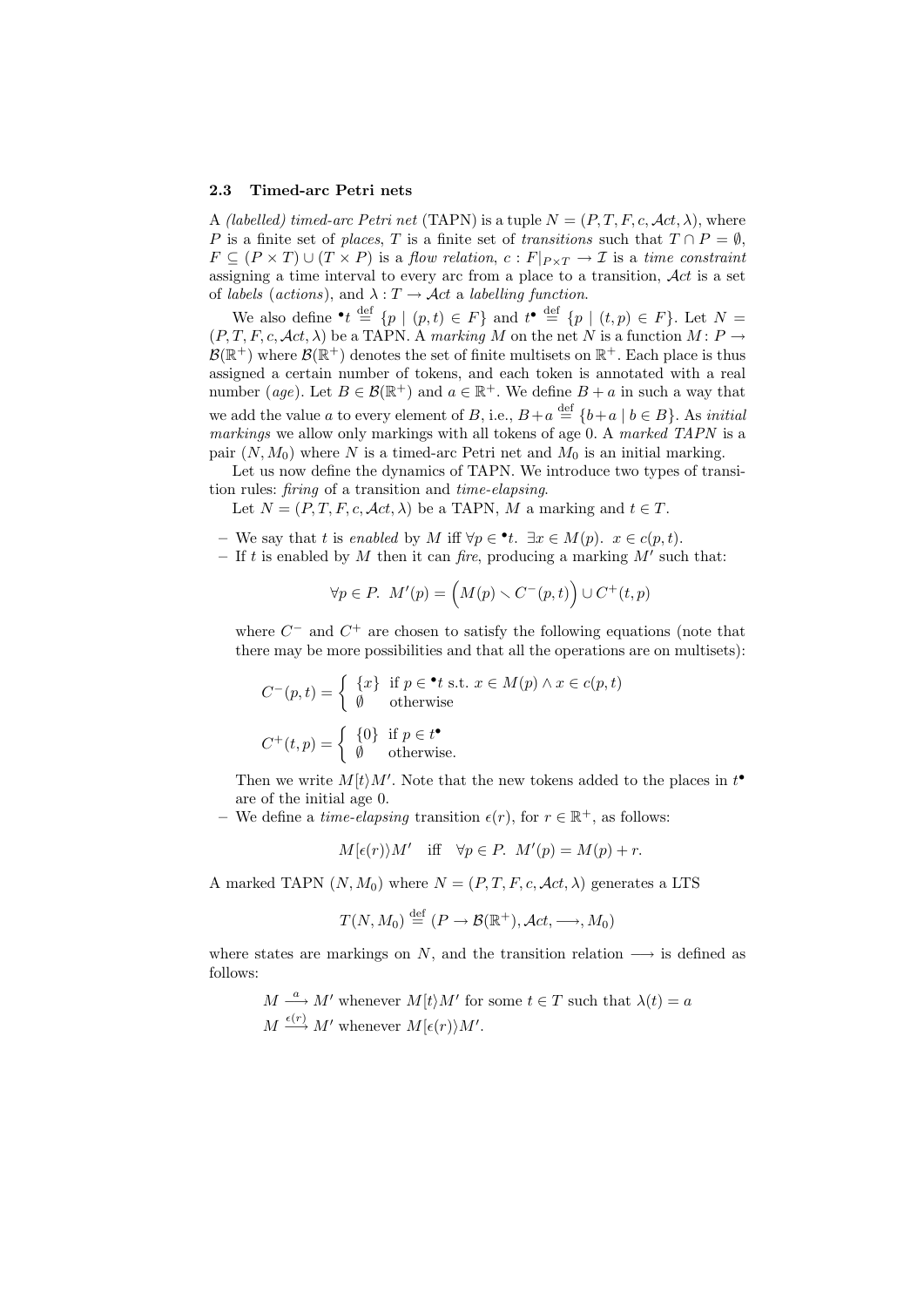In standard P/T Petri nets there is a simple construction to ensure that a transition can be fired only if a token is present in a certain place, without removing the token. This is done by adding two arcs: one from the place to the transition and one in the opposite direction. A similar construction, however, does not work in TAPN, as consuming a (timed) token resets its age. In order to recover this possibility we shall explicitly add so called testing arcs. Testing arcs (called read arcs in e.g. [28, 13]) were also investigated in connection with partial order semantics for (untimed) P/T nets.

A timed-arc Petri net with testing arcs is a tuple  $N = (P, T, F, c, \mathcal{A}ct, \lambda, F*, c*)$ such that  $(P, T, F, c, \mathcal{A}ct, \lambda)$  is a timed-arc Petri net,  $F \in P \times T$  is a set of testing arcs, and  $c \ast : F \ast \to \mathcal{I}$  is a function which assigns a time interval to every testing arc from  $F^*$ . We define \* $t \stackrel{\text{def}}{=} \{p \mid (p, t) \in F^*\}.$ 

The dynamics of TAPN with testing arcs is defined as in the case of TAPN with the only difference that for a transition  $t$  to be enabled, it has to satisfy an extra condition, namely

$$
\forall p \in {}^*t. \; \exists x \in M(p). \; x \in c*(p, t).
$$

In other words, a necessary condition for a transition to fire is that all places which are connected via testing arcs to the transition contain a token satisfying the constraint on the testing arc. The transition can then fire according to the rules defined above, which means that the testing arcs do not consume any tokens and hence do not influence their age.

A 1-safe marking is a marking M having at most one token in every place, i.e.,  $|M(p)| \leq 1$  for all  $p \in P$ . A 1-safe marked TAPN is a marked TAPN  $(N, M_0)$ where all markings from  $Reach(M_0)$  are 1-safe markings. In case of 1-safe nets we will require that  $F \cap F^* = \emptyset$ . This is without loss of generality as the conditions on testing arcs can be inserted (by Remark 2) onto standard arcs whenever we know that every place contains at most one token.

We shall use the following abbreviations: TAPN for timed-arc Petri nets; TAPN\* for timed-arc Petri nets with testing arcs; 1-TAPN for 1-safe timed-arc Petri nets; and 1-TAPN\* for 1-safe timed-arc Petri nets with testing arcs. The size of  $(N, M_0)$  where  $N = (P, T, F, c, \mathcal{A}ct, \lambda, F^*, c^*)$  is the size of N (the size of the description of N) plus the size of  $M_0$ , formally  $size(N, M_0) \stackrel{\text{def}}{=} |P| + |T| +$  $|F| + |\mathcal{A}ct| + |F*| + \sum_{p \in P} |M_0(p)|.$ 

#### 2.4 Concurrent timed automata

Let C be a finite set of *clocks*. A *(time) valuation* of clocks from C is a function  $v: C \to \mathbb{R}^+$ . Let v be a valuation and  $r \in \mathbb{R}^+$ . We define a valuation  $v + r$ :  $C \to \mathbb{R}^+$  by  $(v+r)(x) \stackrel{\text{def}}{=} v(x) + r$  for every  $x \in C$ . For every set  $R \subseteq C$  we define a valuation  $v[R := 0] : C \to \mathbb{R}^+$  by  $v[R := 0](x) \stackrel{\text{def}}{=} v(x)$  for  $x \in C \setminus R$ and  $v[R := 0](x) \stackrel{\text{def}}{=} 0$  for  $x \in R$ . A *clock guard* is a partial function  $g: C \hookrightarrow \mathcal{I}$ assigning a time interval to selected clocks. We say that a valuation  $v$  satisfies a guard q (written  $v \models q$ ) iff  $v(x) \in q(x)$  for all  $x \in dom(q)$ .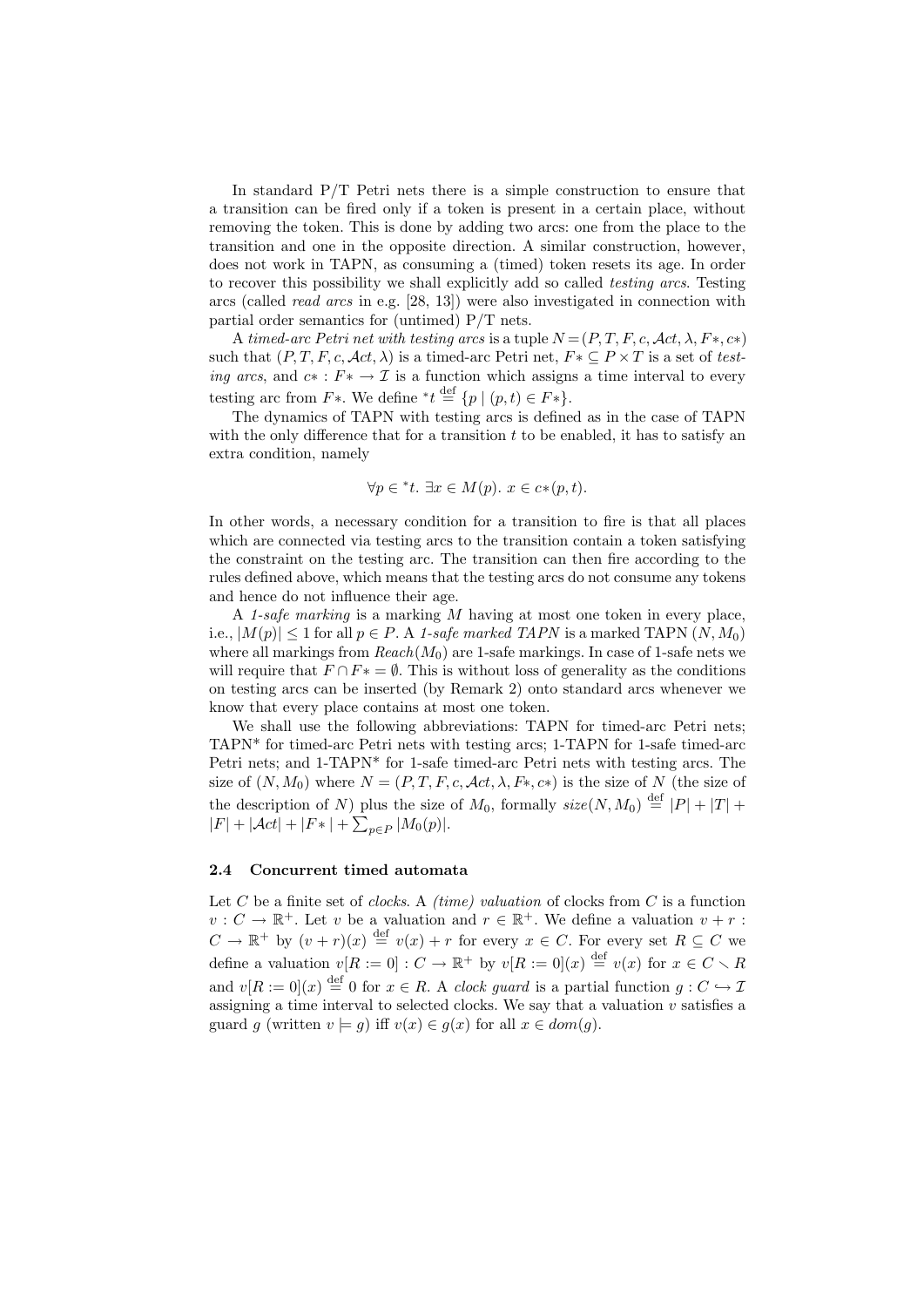Remark 3. The definition of a clock guard given above enables to encode also boolean combinations of clock constraints in such a way that conjunction of several guards for a certain clock is replaced by intersection using Remark 2 and disjunction is replaced by multiple edges (see e.g. [5]). We also do not consider difference constraints since from the expressive point of view there are techniques for their replacement with simple constraints [5] and because of the well accepted observation that difference constraints are not crucial for modelling real-life systems [9].

A timed automaton (TA) is a tuple  $A = (S, \mathcal{A}ct, C, \longrightarrow, s^0)$  where S is a finite set of *control states,*  $\mathcal{A}ct$  is a finite set *actions, C* is a finite set of *clocks*,  $\longrightarrow \subseteq$  $S \times (C \hookrightarrow I) \times \mathcal{A}ct \times 2^C \times S$  is a finite transition relation written  $s \stackrel{g,a,R}{\longrightarrow} s'$  for  $(s, g, a, R, s') \in \longrightarrow$ , and  $s^0 \in S$  is an *initial* control state.

A configuration of a timed automaton  $A$  is a pair  $(s, v)$  where  $s$  is a control state  $(s \in S)$  and v is a time valuation on  $C(v : C \to \mathbb{R}^+)$ . An *initial configura*tion of A is  $(s^0, v^0)$  such that  $v^0(x) \stackrel{\text{def}}{=} 0$  for all  $x \in C$ . A given timed automaton  $A = (S, \mathcal{A}ct, C, \longrightarrow, s^0)$  determines a LTS

$$
T(A) \stackrel{\text{def}}{=} (S \times (C \to \mathbb{R}^+), \mathcal{A}ct, \longrightarrow, (s^0, v^0))
$$

where states are configuration of A and the transition relation  $\longrightarrow$  is defined by

 $(s, v) \stackrel{a}{\longrightarrow} (s', v[R := 0])$  whenever there is a transition  $s \stackrel{g,a,R}{\longrightarrow} s'$  in A s.t.  $v \models g$  $(s, v) \xrightarrow{\epsilon(r)} (s, v + r)$  for all  $r \in \mathbb{R}^+$ .

In modelling real-time systems using timed automata, we often design several subcomponents and then define the composed behaviour of the whole system. This is usually done by parallel composition with a certain communication scheme (see e.g. the tools UPPAAL [21] and KRONOS [12]). Assume that the system consists of n concurrent components. As suggested e.g. in [2] a general synchronization scheme in the style of Arnold-Nivat [4] can be described by a so called *synchronization function*  $\phi : (\mathcal{A}ct \cup {\{\bullet\}})^n \hookrightarrow \mathcal{A}ct$  which is a partial function where • denotes a distinguished symbol of *inactivity* such that •  $\notin \mathcal{A}ct$ . The components different from  $\bullet$  are called *active* components and we require that  $(\bullet, \bullet, \ldots, \bullet) \notin dom(\phi)$ , i.e., at least one component in every synchronization tuple is active. By  $|\phi|$  we understand the cardinality of the set  $dom(\phi)$  and by  $width(\phi)$  we denote the maximum number of active components over all tuples from  $dom(\phi)$ .

Let  $A_1, \ldots, A_n$  be timed automata where (for all i,  $1 \leq i \leq n$ )  $A_i =$  $(S_i, \mathcal{A}ct, C, \longrightarrow_i, s_i^0)$  and where  $\mathcal{A}ct$  and C are fixed sets of actions and clocks, respectively. Let  $\phi$  be a synchronization function. A *concurrent timed automaton* (CTA) with a synchronization function  $\phi$  is a parallel composition of  $A_1, \ldots, A_n$ denoted by  $A = (A_1 \| \cdots \| A_n)_\phi$ .

A CTA A determines an LTS

$$
T(A) \stackrel{\text{def}}{=} (S_1 \times \cdots \times S_n \times (C \to \mathbb{R}^+), \mathcal{A}ct, \longrightarrow, (s_1^0, \ldots, s_n^0, v^0))
$$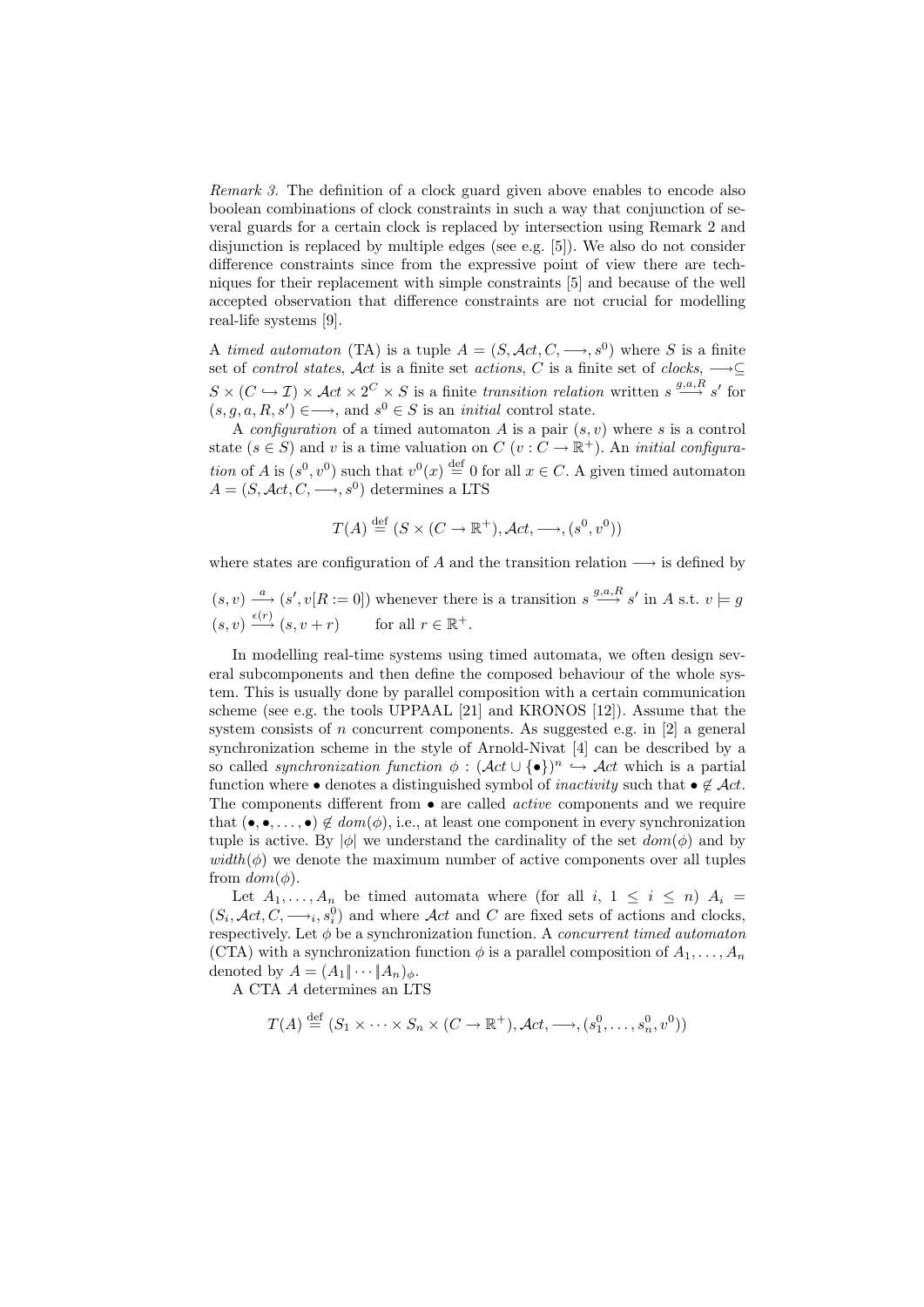where states are Cartesian products of the control states of the individual automata together with a clock valuation, and the transition relation  $\longrightarrow$  is defined by

- $(s_1, \ldots, s_n, v) \stackrel{a}{\longrightarrow} (s'_1, \ldots, s'_n, v')$  whenever there is a tuple  $(a_1, \ldots, a_n) \in$  $dom(\phi)$  such that:
	- for all  $i, 1 \leq i \leq n$ , with  $a_i = \bullet$  we have  $s'_i = s_i$ , and we set  $R_i \stackrel{\text{def}}{=} \emptyset$
	- for all i,  $1 \leq i \leq n$ , with  $a_i \in \mathcal{A}ct$  we have (in  $A_i$ ) a transition rule  $s_i \stackrel{g_i, a_i, R_i}{\longrightarrow} s'_i$  s.t.  $v \models g_i$
	- $v' = v[R := 0]$  where R is defined by  $R \stackrel{\text{def}}{=} \bigcup_{i=1}^{n} R_i$ ,

$$
\bullet \ \ a = \phi(a_1, \ldots, a_n)
$$

 $(s_1, \ldots, s_n, v) \xrightarrow{\epsilon(r)} (s_1, \ldots, s_n, v+r)$  for all  $r \in \mathbb{R}^+$ .

This means that the composition of timed automata can perform a synchronization step whenever the individual automata can perform transitions labelled according to the function  $\phi$ . Moreover, if some automaton resets a clock, the clock is also reset in the concurrent timed automaton. The size of a concurrent automaton  $A$  is the sum of the sizes of all its components  $A_i$  plus the size of the synchronization function  $\phi$ , formally  $size(A) \stackrel{\text{def}}{=} |\phi| + \sum_{i=1}^{n} |A_i|$  where  $|A_i|$  for  $A_i = (S_i, \mathcal{A}ct, C, \longrightarrow_i, s_i^0)$  is equal to  $|S_i| + |\mathcal{A}ct| + |C| + \sim_i |$ .

We now define subclasses of TA and CTA called mandatory reset TA (mrTA) and mandatory reset CTA (mrCTA). The intuition is that every clock which is tested in a guard while performing a transition must be mandatorily reset on that transition. Formally, a mandatory reset TA is a TA such that every transition  $s \stackrel{g,a,R}{\longrightarrow} s'$  in the automaton satisfies  $dom(g) \subseteq R$ . A CTA is called a mandatory reset CTA iff each of its components is a mrTA.

Remark 4. The idea of mandatory reset in the case of one clock only was considered by Laroussinie, Markey and Schnoebelen in [20]. Their definition forms a natural subclass of timed automata and we will provide further justification of this notion in what follows.

## 3 From Automata to Nets

We shall now demonstrate that the class of LTS generated by CTA is contained (up to isomorphism) in the class of LTS generated by 1-TAPN\*, i.e., we present a construction that for a given CTA A algorithmically defines a marked 1-TAPN<sup>\*</sup>  $(N, M_0)$  such that  $T(A) \cong T(N, M_0)$ .

Let  $\{A_i = (S_i, \mathcal{A}ct, C, \longrightarrow_i, s_i^0)\}_{i=1}^n$  be a collection of TA and let  $\phi$  be an arbitrary synchronization function. Without loss of generality we assume that the sets of control states  $S_i$  are pairwise disjoint for all  $i, 1 \leq i \leq n$ , and that the function  $\phi$  satisfies that whenever  $(a_1, \ldots, a_n) \in dom(\phi)$  then for each  $a_i$ different from  $\bullet$  there exists at least one transition rule in  $A_i$  labelled with the  $\arcsin a_i$ .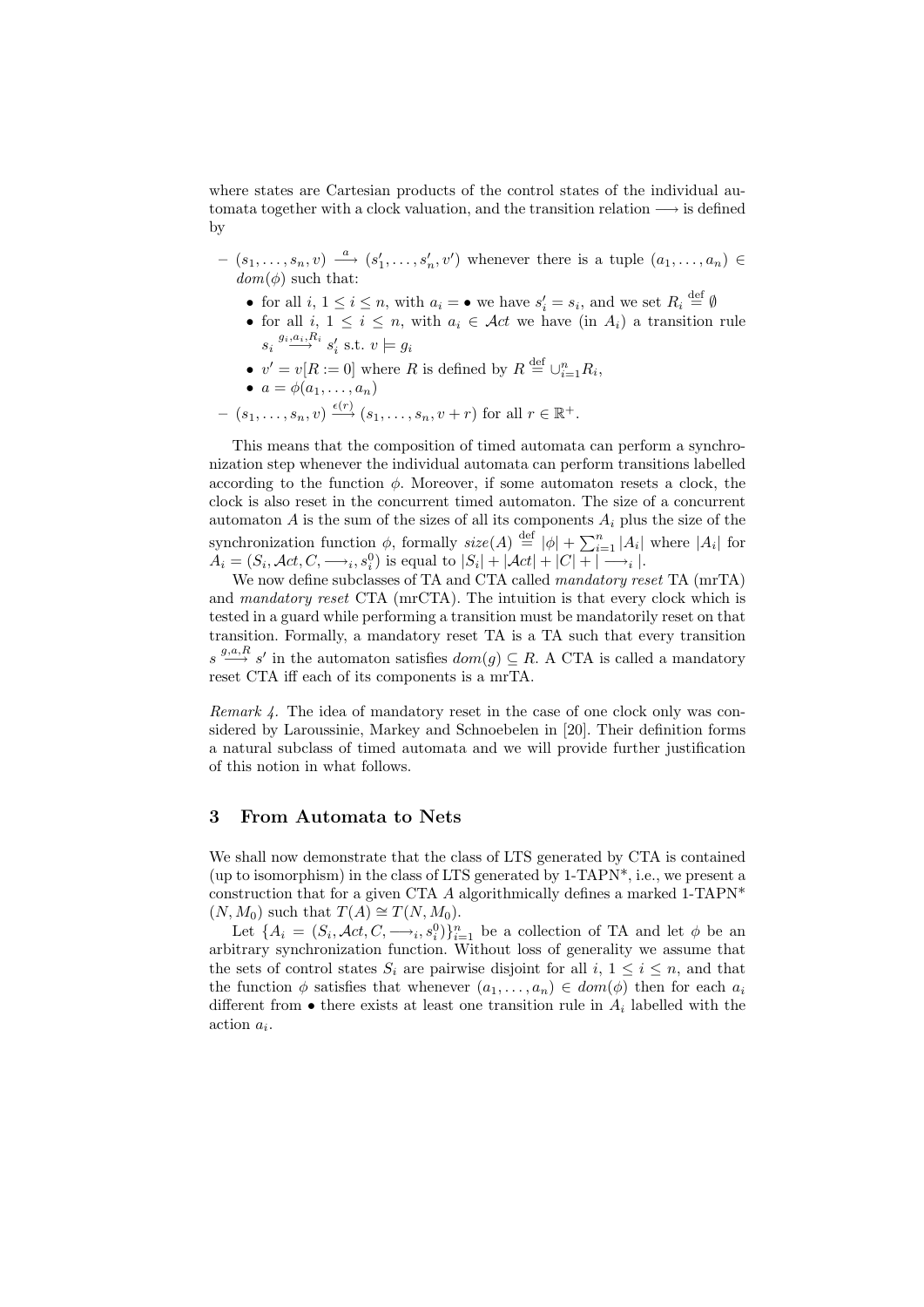*Remark 5.* Without loss of generality we also assume that every TA  $A_i$  contains a distinguished clock  $delay_i \in C$  which is never used in any guard of any timed automaton but is always reset in all transition rules of the automaton  $A_i$ . This means that the clock  $delay_i$  measures how much time has elapsed (in the *i*'th component) from the last occurrence of a transition labelled by an action from Act. These additional clocks do not influence the behaviour of the concurrent automaton A and are considered only for technical reasons in order to establish isomorphism of the respective labelled transition systems. They are not necessary if we were interested in weaker equivalence notions (e.g. in timed bisimilarity).

We now consider a CTA  $A = (A_1 \| \cdots \| A_n)_{\phi}$  with the initial configuration  $(s_1^0, \ldots, s_n^0, v^0)$  where  $v^0(x) \stackrel{\text{def}}{=} 0$  for all  $x \in C$ , and with the special clocks  $delay_i$  according to Remark 5. We shall construct a 1-TAPN\*  $N \stackrel{\text{def}}{=}$  $(P, T, F, c, \mathcal{A}ct, \lambda, F*, c*)$  with an initial marking  $M_0$  such that it generates an LTS isomorphic to  $T(A)$ . The intuition is that every tuple  $(a_1, \ldots, a_n)$  from  $dom(\phi)$  defines a set of transitions in the net, which simulate the effect of the synchronization function. The set of transitions enumerates all possible combinations of transition rules available in the components of the CTA and labelled by the corresponding actions. Places in the net represent control states and there are also special places designed for storing tokens representing clocks. An extra place called e (which will never become marked) is added for a technical convenience.

$$
P \stackrel{\text{def}}{=} C \cup \{s \mid s \in \bigcup_{i=1}^{n} S_i\} \cup \{e\}
$$
  

$$
T \stackrel{\text{def}}{=} \{t_{(a_1, \ldots, a_n), (w_1, \ldots, w_n)} \mid (a_1, \ldots, a_n) \in dom(\phi) \text{ and for all } i, 1 \le i \le n,
$$
  

$$
w_i = \bullet \text{ if } a_i = \bullet; \text{ otherwise } w_i = (s_i, g_i, a_i, R_i, s'_i) \text{ whenever there is a transition rule } s_i \stackrel{g_i, a_i, R_i}{\longrightarrow} s'_i \text{ in } A_i\}
$$

For every transition  $t_{(a_1,...,a_n),(w_1,...,w_n)} \in T$  we define  $\lambda(t_{(a_1,...,a_n),(w_1,...,w_n)}) \stackrel{\text{def}}{=}$  $\phi(a_1, \ldots, a_n)$ . The set of arcs associated with every transition from T is given as follows. Let  $t = t_{(a_1,...,a_n),(w_1,...,w_n)} \in T$  where every  $w_i$  is either  $\bullet$  or of the form  $(s_i, g_i, a_i, R_i, s'_i)$  for all  $i, 1 \leq i \leq n$ . We define a set  $J \subseteq \{1, \ldots, n\}$  of active components of t by  $i \in J$  iff  $w_i \neq \bullet$ , and the set of all reset clocks by  $R \stackrel{\text{def}}{=} \bigcup_{i \in J} R_i$ . For each clock  $x \in C$  such that there is at least one  $g_i$  where  $x \in dom(q_i)$  we also define the combined guard

$$
I_x \stackrel{\text{def}}{=} \bigcap_{i \in J \ \land \ x \in dom(g_i)} g_i(x)
$$

which expresses a combined requirement (time interval) of all active components of  $A$  on the clock  $x$ . In the case that these requirements are not consistent, we have  $I_x = \emptyset$  according to Remark 2. Let us now construct the set of arcs of N incident with t.

- For every  $w_i, i \in J$ , we add the following arcs:  $(s_i, t) \in F$  with  $c(s_i, t)$  $[0, \infty)$  and  $(t, s'_i) \in F$ .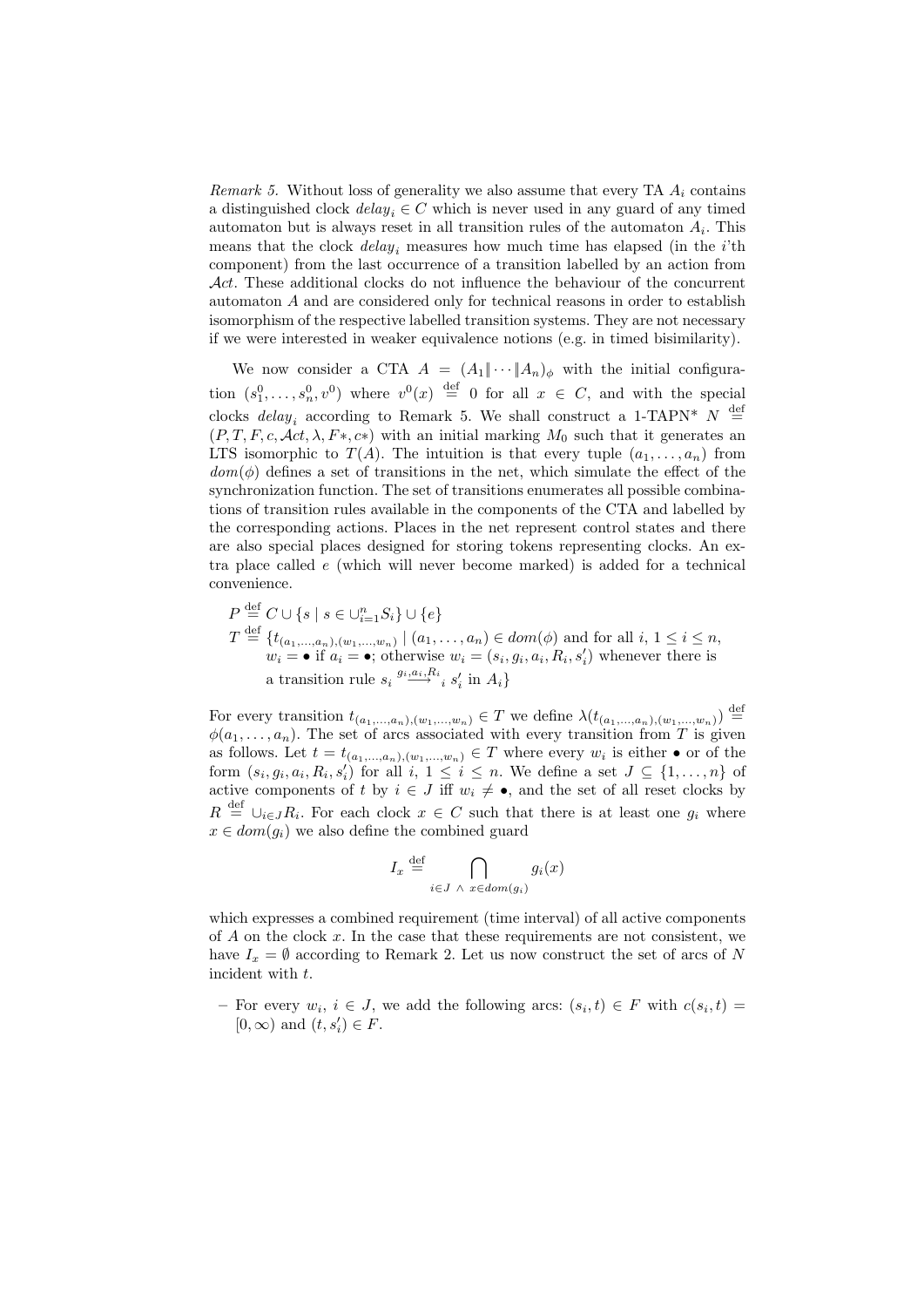(The intuition is that a token in a place  $s_i$  means that  $A_i$  is in the control state  $s_i$  and the defined arcs represent the change of control states of the active automata; the age of the tokens is irrelevant here.)

- For every clock  $x \in C$  with at least one  $g_i$ ,  $i \in J$ , such that  $x \in dom(g_i)$ we add the following arcs (the age of the token in place  $x$  represents the corresponding clock value):
	- $(x, t) \in F$  with  $c(x, t) = I_x$  and  $(t, x) \in F$  whenever  $I_x \neq \emptyset$  and  $x \in R$ (The clock x is used in a guard and reset afterwards.)
	- $(x, t) \in F^*$  with  $c*(x, t) = I_x$  whenever  $I_x \neq \emptyset$  and  $x \notin R$ (The clock x is used in a guard but not reset.)
	- $(e, t) \in F$  with  $c(e, t) = [0, \infty)$  whenever  $I_x = \emptyset$ (If the guards for  $x$  are inconsistent,  $t$  is disabled: the place  $e$  will never become marked.)
- − For every clock  $x \in R$  such that there is no  $g_i, i \in J$ , where  $x \in dom(g_i)$  we add the arcs:  $(x, t) \in F$  with  $c(x, t) = [0, \infty)$  and  $(t, x) \in F$ . (The clock  $x$  is not used in any quard but it is reset.)

The construction is schematically depicted in Figure 1 using the standard Petri net notation (testing arcs are drawn by dashed arrows).

For every configuration  $(s_1, \ldots, s_n, v)$  of A reachable from its initial state we define a corresponding marking  $M_{(s_1,...,s_n,v)}$  in N by

$$
M_{(s_1,\ldots,s_n,v)}(p) \stackrel{\text{def}}{=} \begin{cases} \{v(\text{delay}_i)\} & \text{if } p = s_i \text{ for some } i, 1 \le i \le n \\ \{v(p)\} & \text{if } p \in C \\ \emptyset & \text{otherwise.} \end{cases}
$$

The initial marking  $M_0$  of N is then given by  $M_0 \stackrel{\text{def}}{=} M_{(s_1^0,\ldots,s_n^0,v^0)}$ . It is easy to see that  $(N, M_0)$  is a 1-safe net.

**Theorem 1.** Every CTA can be transformed into  $1$ -TAPN\* preserving isomorphism of LTS.

*Proof.* It can be verified that for any reachable configuration  $(s_1, \ldots, s_n, v)$  of A whenever we have  $(s_1, \ldots, s_n, v) \stackrel{a}{\longrightarrow} (s'_1, \ldots, s'_n, v')$  then also  $M_{(s_1, \ldots, s_n, v)} \stackrel{a}{\longrightarrow}$  $M_{(s'_1,...,s'_n,v')}$  and vice versa (any transition from  $M_{(s_1,...,s_n,v)}$  corresponds to a transition from  $(s_1, \ldots, s_n, v)$ . The same holds also for time-elapsing transitions under the actions  $\epsilon(r)$  where  $r \in \mathbb{R}^+$ .  $+$ .

Corollary 1. Every mrCTA can be transformed into 1-TAPN preserving isomorphism of LTS.

Proof. By inspecting the translation presented above we notice that no testing arcs are used, provided that the CTA  $\vec{A}$  is with mandatory reset.  $\Box$ 

Remark 6. In general the translation from CTA to  $1$ -TAPN<sup>\*</sup> (and from mrCTA to 1-TAPN) produces more than an exponential blow up in the size of the 1- TAPN\* (caused by the number of transitions; in general this number can be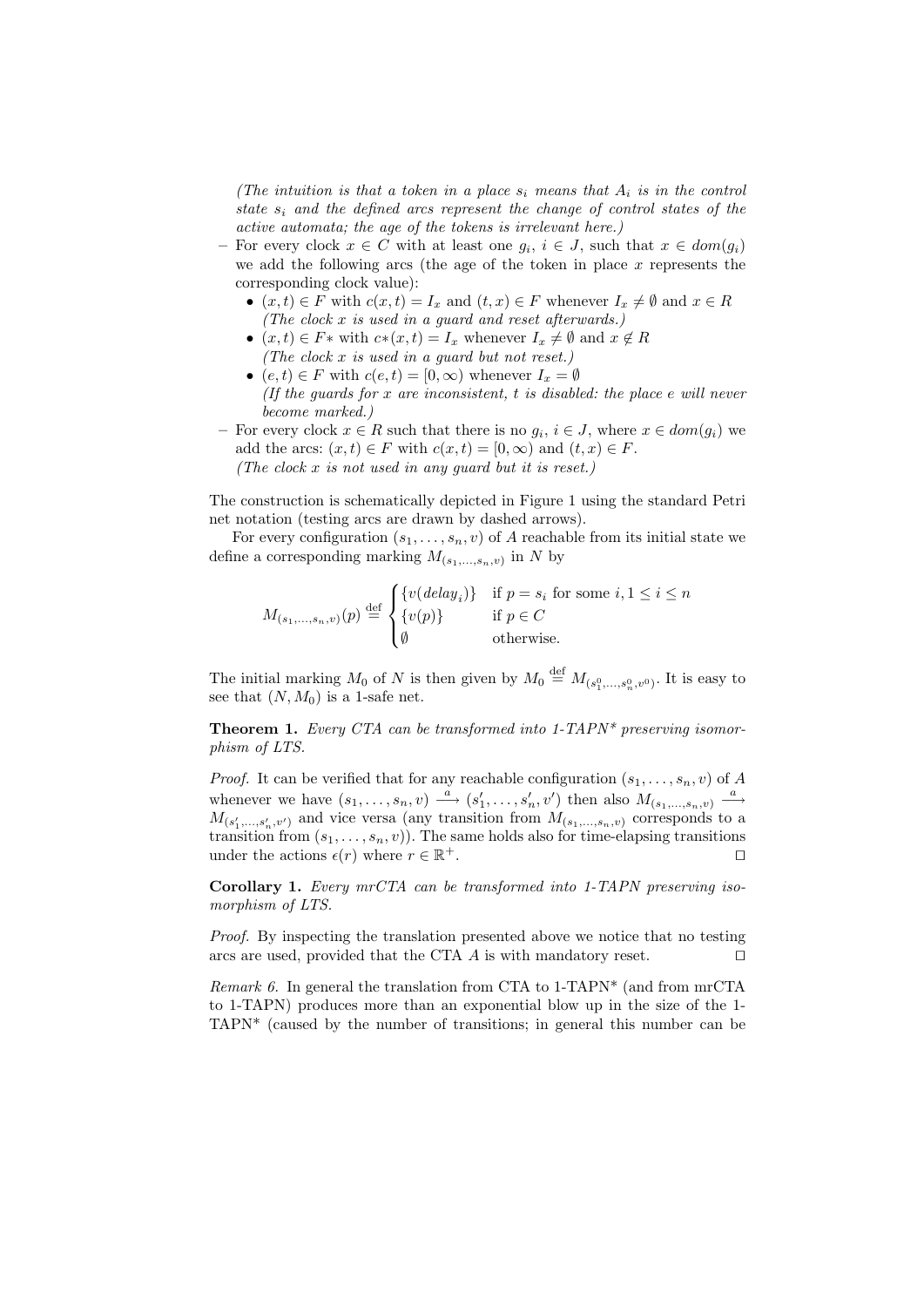

Fig. 1. Schematic construction of the net  $N$ 

 $k^{\Omega(width(\phi))}$  where  $k \stackrel{\text{def}}{=} \max_{1 \leq i \leq n} |\longrightarrow_i|$ , which is  $k^{\Omega(n)}$  if  $\phi$  is of the maximal width n). However, considering synchronization functions of constant width (and this is often a common practice — e.g. UPPAAL uses only synchronization of width 2), the translation defines a 1-TAPN<sup>\*</sup> of polynomial size with regard to the size of the CTA.

Corollary 2. Every CTA resp. mrCTA where the width of the synchronization function is constant can be transformed in polynomial time into a 1-TAPN\* resp. 1-TAPN (of polynomial size) preserving isomorphism of LTS.

# 4 From Nets to Automata

In this section we present a structural translation from 1-TAPN\* to CTA preserving isomorphism of LTS. Let  $N = (P, T, F, c, \mathcal{A}ct, \lambda, F*, c*)$  be 1-TAPN<sup>\*</sup> and  $M_0$  its initial marking.

Remark 7. Without loss of generality assume that  $P = \{p_1, \ldots, p_n, \text{fixed}\}\$  where  $p_1, \ldots, p_n$  are the standard places of the net and fired is a newly added place together with the following arcs (for all  $t \in T$ ): (fired, t)  $\in F$  and  $(t, \text{fired}) \in F$ such that  $c(fired, t) = [0, \infty)$  and  $M_0(fired) = \{0\}$ . The intuition is that the place fired will always contain exactly one token (representing the time elapsed from the most recent transition firing). This token has no influence on the behaviour of the net.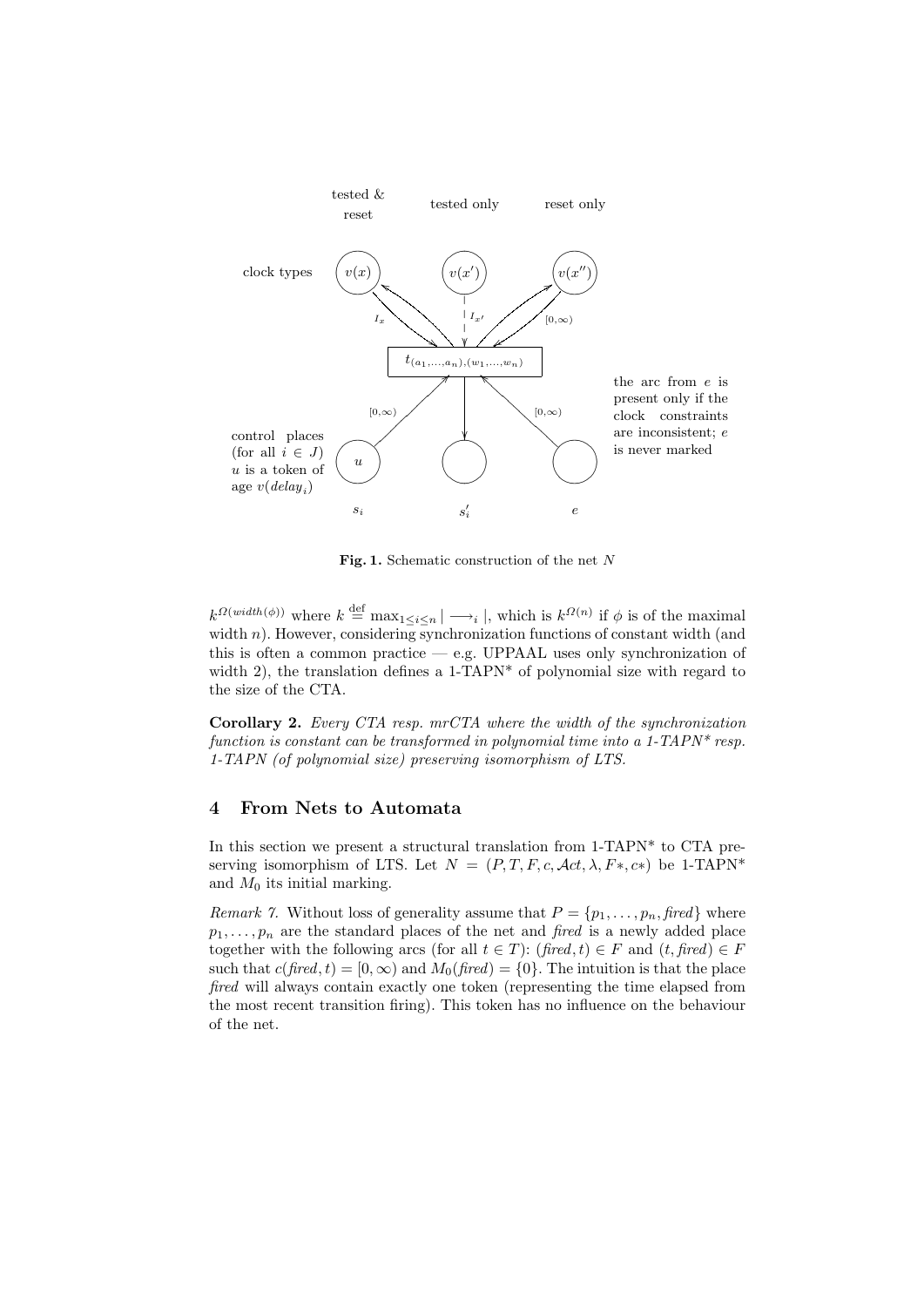

Fig. 2. Timed automaton  $A_i$  and definition of the synchronization tuples

We shall construct a CTA A (having n parallel components) such that  $T(A)$  is isomorphic to  $T(N, M_0)$ . Let us define a set *Interv* of all time intervals<sup>1</sup> that appear as a time constraint in N, i.e., Interv  $\stackrel{\text{def}}{=} range(c) \cup range(c*)$ . For all i,  $1 \leq i \leq n$ , we define a timed automaton  $A_i$  representing a place of the net N and storing the information whether a token is present in the place  $p_i$  (control state  $in_i$ ) or not (control state  $out_i$ ), and what is its age (the age will be stored in a clock  $x_i$ ). In this reduction every transition of the net N will correspond to a certain tuple in the synchronization function  $\phi$ . Let  $\mathcal{A}ct \stackrel{\text{def}}{=} \{(remove, I) | I \in$  $Interv\} \cup \{(reset, I) | I \in \text{Interv} \} \cup \{(test, I) | I \in \text{Interv} \} \cup \{(add), (null)\}$  and let  $C \stackrel{\text{def}}{=} \{x_1, \ldots, x_n\}$ . We define  $A_i \stackrel{\text{def}}{=} (S_i, \mathcal{A}ct, C, \longrightarrow_i, s_i^0)$  such that

$$
- S_i \stackrel{\text{def}}{=} \{in_i, out_i\},
$$

– for all  $I \in$  *Interv* we have the following transitions:

$$
\begin{array}{llll}\n & in_i \xrightarrow{g, (remove, I), \{x_i\}} out_i & in_i \xrightarrow{g, (reset, I), \{x_i\}} in_i & in_i \xrightarrow{g, (test, I), \emptyset} in_i \\
 & out_i \xrightarrow{g', (add), \{x_i\}} in_i & in_i \xrightarrow{g', (null), \emptyset} in_i & out_i \xrightarrow{g', (null), \{x_i\}} out_i\n\end{array}
$$

such that  $g(x_i) \stackrel{\text{def}}{=} I$  and  $g(x_j) \stackrel{\text{def}}{=} u$  *ndef* for all  $j, 1 \leq j \neq i \leq n$ ; and  $g'(x_j) \stackrel{\text{def}}{=}$  undef for all  $j, 1 \leq j \leq n$ ,  $-s_i^0 \stackrel{\text{def}}{=} out_i \text{ if } M_0(p_i) = \emptyset, \text{ and } s_i^0 \stackrel{\text{def}}{=} in_i \text{ otherwise.}$ 

A picture of the timed automaton  $A_i$  is depicted in Figure 2. Let us now consider a CTA  $A \stackrel{\text{def}}{=} (A_1 \| \cdots \| A_n)_{\phi}$  where for every transition  $t \in T$  we define  $\phi(a_1,\ldots,a_n) \stackrel{\text{def}}{=} \lambda(t)$  such that the tuple  $(a_1,\ldots,a_n)$  is given in Figure 2. For the remaining tuples not defined in Figure 2, the partial function  $\phi$  is undefined. Note that because N is a 1-safe net, we can freely assume that  ${}^*t \cap t^{\bullet} = \emptyset$ .

 $1$  For technical convenience, only one *Interv* set is defined. The construction can be further optimized by considering a separate  $Interv_p$  (for every place p of the net) containing only the relevant intervals.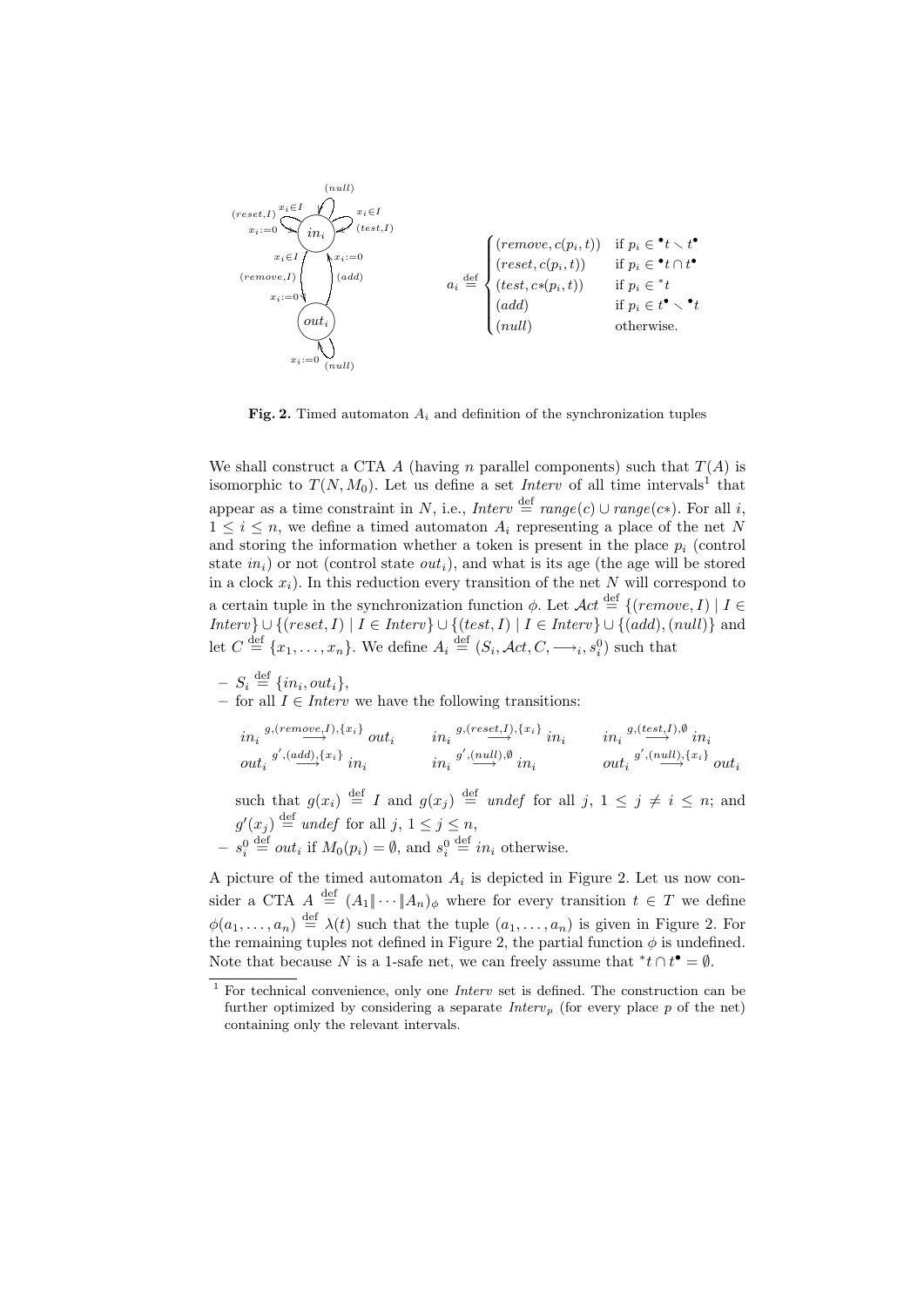Remark 8. In case that a certain place is not involved in firing the transition  $t$ , we use the action (*null*) in the synchronization tuple. The reason is again that we aim at proving isomorphism of the labelled transition systems: if a token is present in such a place, performing the action (null) does not have any influence; if there is no token in the place then the action  $(null)$  resets the corresponding clock  $x_i$  and hence we know that all the empty places have the clock  $x_i$  set to the age of the token in the Petri net place fired according to Remark 7. If we aimed at relating the transition systems up to e.g. timed bisimilarity, the (null) actions can be replaced with •.

**Theorem 2.** Every 1-TAPN\* can be transformed in polynomial time into a CTA (of polynomial size) preserving isomorphism of LTS.

*Proof.* Every marking M reachable in  $(N, M_0)$  defines a unique configuration  $(s_1, \ldots, s_n, v)$  of the CTA A such that

$$
- s_i \stackrel{\text{def}}{=} in_i \text{ and } v(x_i) \stackrel{\text{def}}{=} r \text{ if } M(p_i) = \{r\}
$$
  

$$
- s_i \stackrel{\text{def}}{=} out_i \text{ and } v(x_i) \stackrel{\text{def}}{=} r \text{ if } M(p_i) = \emptyset \text{ and } M(\text{fired}) = \{r\}.
$$

It is now easy to verify that every transition (including time elapsing) from M in the net can be matched by a transition under the same action from  $(s_1, \ldots, s_n, v)$ such that the mapping defined above is preserved and vice versa.  $\Box$ 

Corollary 3. Every 1-TAPN can be transformed in polynomial time into a mrCTA (of polynomial size) preserving isomorphism of LTS.

Proof. Observe that the construction translates 1-TAPN into mandatory reset  $CTA.$ 

**Theorem 3.** Reachability for 1-TAPN\* (and 1-TAPN) is PSPACE-complete.

Proof. The hardness of the problem follows from PSPACE-hardness of the reachability problem for (untimed) 1-safe Petri nets [15]. The containment follows from Theorem 2 and from the fact that reachability is decidable in PSPACE for CTA  $[2]$ .

## 5 Reducing the Width of Synchronization Function

So far we have characterized the correspondence between the classes of automata and nets up to isomorphism. This has established a precise relationship w.r.t. to expressiveness, however, when transforming automata to nets, the reduction does not work in polynomial time. Moreover, when transforming nets to automata (in polynomial time), we use a synchronization function of width  $n$ , hence the reduction does not provide a direct way to verify problems for 1-TAPN\* (and 1-TAPN) by means of UPPAAL, which allows for handshake synchronization (width 2) only. Even the possibility of broadcast communication does not seem to help in this case.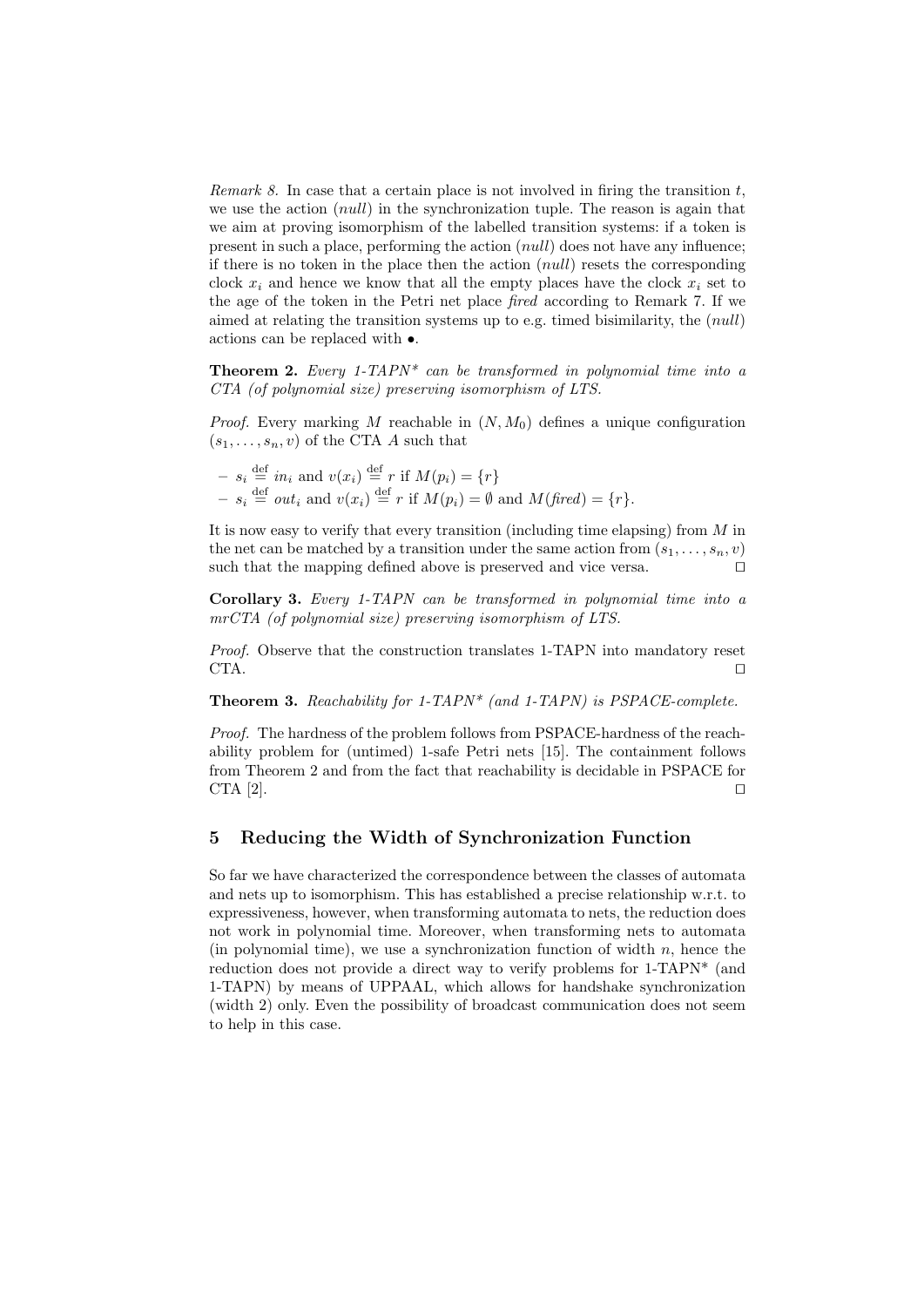Most of the practical approaches to verification of timed systems focus on reachability. In this section we will hence describe a polynomial time reachability preserving reduction from CTA with arbitrary synchronization function into CTA with synchronization function of width 2.

Let  $A = (A_1 \| \cdots \| A_n)_\phi$  be a CTA with an arbitrary synchronization function  $\phi$  such that  $A_i = (S_i, \mathcal{A}ct, C, \longrightarrow_i, s_i^0)$ .

Remark 9. Without loss of generality we can assume that the CTA A contains a distinguished clock  $delay \in C$  which is never used in any guard of any  $A_i$  but is always reset in all transition rules of every single automaton. This means that the clock delay measures how much time has elapsed from the last occurrence of some transition labelled by an action from  $\mathcal{A}ct$ , but does not influence the behaviour of the concurrent automaton. We also assume that there are at least two active components in every synchronization tuple from  $dom(\phi)$  (if not we can add an additional "dummy" component).

We will construct a CTA  $A'$  with a synchronization function  $\phi'$  of width 2 such that reachability in  $A$  is reducible in polynomial time into reachability in  $A^{\prime}$ .

First, we define timed automata  $A_i'$  (small modifications of  $A_i$  where new intermediate states are inserted for every transition in  $A_i$ ). Let the new sets of actions and clocks be defined by  $Act' \stackrel{\text{def}}{=} Act \cup \{laa@i, ?a@i \mid a \in Act, 1 \leq i \leq n\}$  $n\} \cup {\tau}$  and  $C' \stackrel{\text{def}}{=} C \cup {z}$  where  $\tau$  is a fresh action and z is a fresh clock. The intuition is that actions of the form  $a@i$  and  $a@i$  (or  $a_i@i$  and  $a_i@i$ ) where  $a, a_i \in \mathcal{A}ct$  are designed for synchronization with the *i*'th component. For all *i*,  $1 \leq i \leq n$ , the automata  $A'_i$  are defined by

$$
A'_i \stackrel{\text{def}}{=} (S_i \cup \{v(s_i, g_i, a_i, R_i, s'_i) \mid (s_i, g_i, a_i, R_i, s'_i) \in \longrightarrow_i\}, \mathcal{A}ct', C', \Longrightarrow_i, s_i^0)
$$

such that  $v(s_i, g_i, a_i, R_i, s'_i)$  are newly added states and the transition relation  $\Longrightarrow_i$  is given by:

$$
- s_i \stackrel{g_i, ?a_i \oplus i, \emptyset}{\Longrightarrow} i \upsilon(s_i, g_i, a_i, R_i, s'_i) \text{ and}
$$
  
- 
$$
\upsilon(s_i, g_i, a_i, R_i, s'_i) \stackrel{g', ?a_i \oplus i, R_i}{\Longrightarrow} s'_i \text{ where } g'(x) \stackrel{\text{def}}{=} under \text{ for all } x \in C'
$$

for all  $(s_i, g_i, a_i, R_i, s'_i) \in \longrightarrow_i$ . The following picture illustrates the transformation.

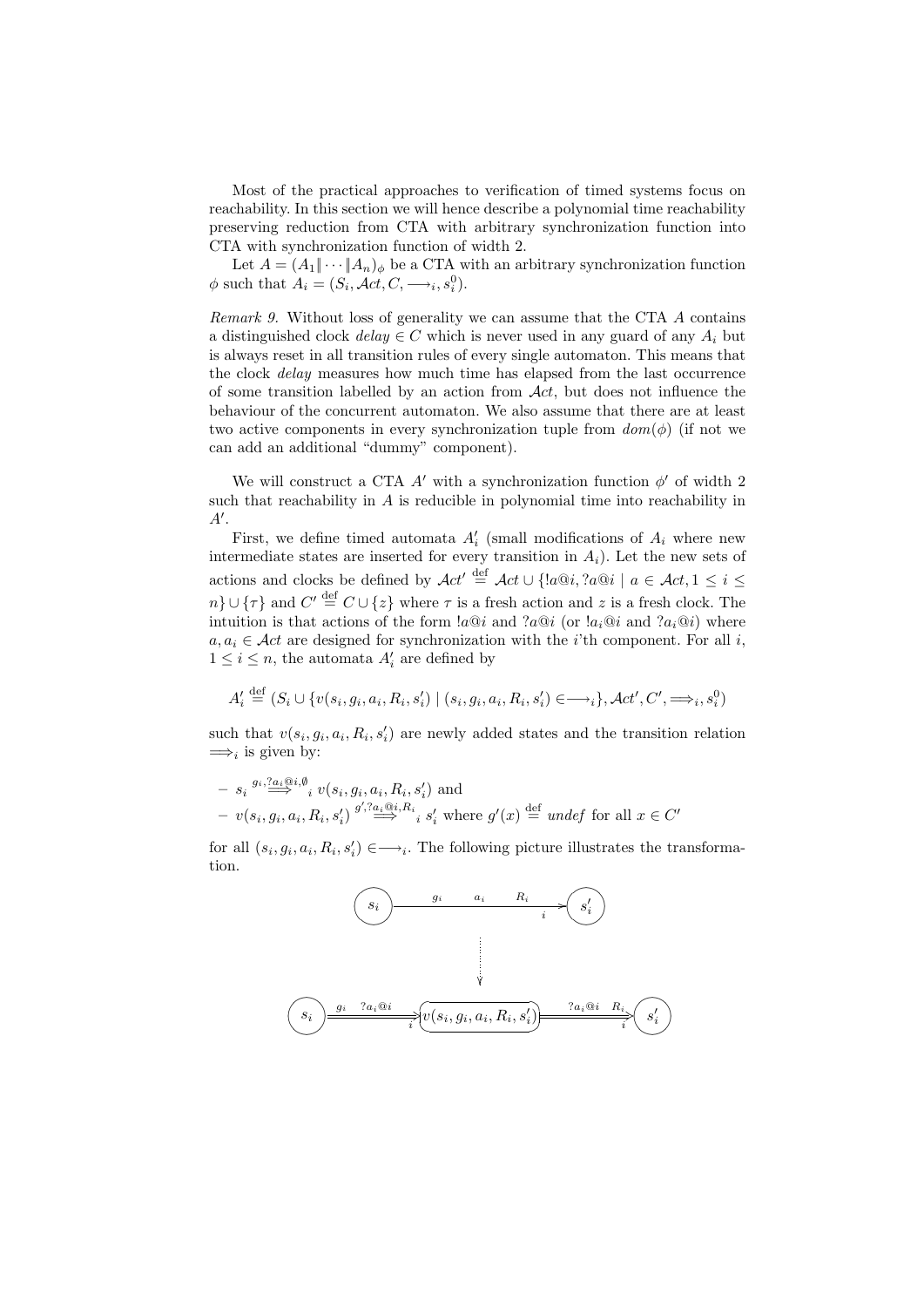For a given tuple  $(a_1, \ldots, a_n) \in (\mathcal{A}ct \cup {\{\bullet\}})^n$  let  $J(a_1, \ldots, a_n) \stackrel{\text{def}}{=} \{i \in \mathcal{A} \}$  $\{1,\ldots,n\}$  |  $a_i \neq \bullet\}$  be the set of active components. We define a new parallel component of  $A'$ , a timed automaton  $A'_{n+1}$  given by

$$
A'_{n+1} \stackrel{\text{def}}{=} (S'_{n+1}, \mathcal{A}ct', C', \Longrightarrow_{n+1}, init)
$$

where  $S'_{n+1} \stackrel{\text{def}}{=} \{ \text{ test}(a_1, \ldots, a_n, i), \text{ reset}(a_1, \ldots, a_n, i) \mid (a_1, \ldots, a_n) \in \text{dom}(\phi), \}$  $i \in J(a_1, \ldots, a_n)$   $\cup$  {*init*} with the following transitions for all  $(a_1, \ldots, a_n)$  $dom(\phi)$  (assume that  $J(a_1, \ldots, a_n) = \{i_1, \ldots, i_m\}$  such that  $i_1 < i_2 < \cdots < i_m$ ):

- $-$  init  $\stackrel{g',a,\{z\}}{\Longrightarrow}_{n+1} test(a_1,\ldots,a_n,i_1)$  where  $a = \phi(a_1,\ldots,a_n)$  $- \;\text{test}(a_1, \ldots, a_n, i_\ell) \stackrel{g_z, !a_{i_\ell} \oplus i_\ell, \emptyset}{\Longrightarrow} {}_{n+1} \;\text{test}(a_1, \ldots, a_n, i_{\ell+1}) \text{ for all } \ell, 1 \leq \ell < m$
- $\; test(a_1, \ldots, a_n, i_m) \stackrel{g_z, !a_{\underline{i_m}}@i_m, \emptyset}{\longrightarrow} _{n+1} \; reset(a_1, \ldots, a_n, i_1)$

- 
$$
reset(a_1, ..., a_n, i_\ell) \xrightarrow{g_z, \underbrace{\mathbf{a}_{i_\ell} \oplus i_\ell, \emptyset}_{n+1}} \underset{n+1}{reset(a_1, ..., a_n, i_{\ell+1})}
$$
 for all  $\ell, 1 \leq \ell < m$   
-  $reset(a_1, ..., a_n, i_m) \xrightarrow{g_z, \underbrace{\mathbf{a}_{i_m} \oplus i_m, \emptyset}_{n+1}} \underset{n+1}{init}$ 

where g' is the empty guard  $(g'(x) \stackrel{\text{def}}{=} under$  for all  $x \in C'$ ), and  $g_z(z) \stackrel{\text{def}}{=} [0,0]$ and  $g_z(x) \stackrel{\text{def}}{=} undef$  for all  $x \in C' \setminus \{z\}$ . It first decides which tuple from the domain of  $\phi$  is going to be synchronized upon and then performs twice the sequence of actions  $a_{i_1} \, a_{i_1}, \ldots, a_{i_m} \, a_{i_m}$  and becomes *init* again. The intuition is that the action  $a_{i_\ell} @i_\ell$  can synchronize only with the corresponding action  $a_{i_k}$   $\hat{a}_{i_\ell}$  in the component  $i_\ell$ . Because of the guard  $g_z$  no time elapsing steps are possible during the pairwise synchronization, otherwise the whole system gets stuck (and hence cannot reach the requested configuration). During the first sequence of actions  $a_{i_1} \mathbb{Q} i_1, \ldots, a_{i_m} \mathbb{Q} i_m$  the guards of the active components are consecutively verified and in the second round the requested clocks are reset. (Note that it is not possible to do both guard verification and resetting of clocks in one run as clocks reset in some earlier synchronized components can still be used in guards later on.) A graphical representation of the automaton  $A_{n+1}$  is depicted in Figure 3 (only one loop for a particular  $(a_1, \ldots, a_n) \in dom(\phi)$  is included). The synchronization function  $\phi'$  is defined exactly for the following tuples:

 $- \phi'(\bullet, \ldots, \bullet, a) \stackrel{\text{def}}{=} a \text{ for all } a \in \mathcal{A}ct$ 

(only the last component can make moves without synchronizing with other components; in the initial state *init* it selects an element  $(a_1, \ldots, a_n)$  from  $dom(\phi)$  to be used)

 $- \phi'(\bullet, \ldots, \bullet, \mathit{?a@i}, \bullet, \ldots, \bullet, \mathit{!a@i}) \stackrel{\text{def}}{=} \tau \text{ for all } a \in \mathcal{A}ct \text{ and } 1 \leq i \leq n \text{ such that }$  $?a@i$  is at the *i*'th coordinate

(the last component can handshake with the i'th component).

Obviously,  $\phi'$  is of width 2 as required. Let us define  $A' \stackrel{\text{def}}{=} (A'_1 \| \cdots \| A'_n \| A'_{n+1})_{\phi'}$ .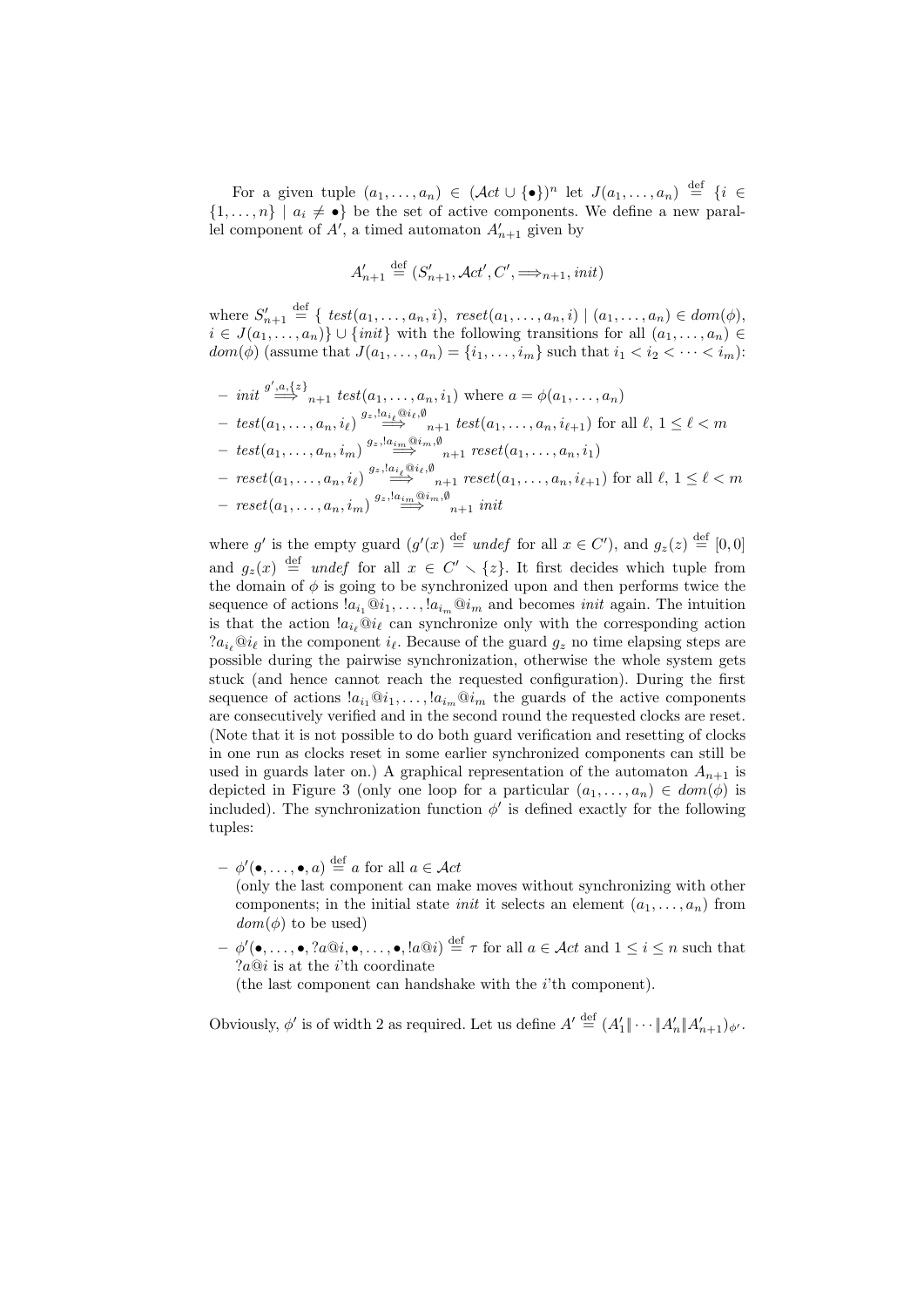

Fig. 3. Automaton  $A_{n+1}$ 

Theorem 4. Reachability for CTA with an arbitrary synchronization function is reducible in polynomial time (and space) into reachability for CTA with synchronization function of width 2. The number of parallel components and of clocks is increased by one.

*Proof.* Let  $c = (s_1, \ldots, s_n, v)$  be a reachable configuration in A. A corresponding configuration  $f(c)$  in A' is defined by  $f(c) \stackrel{\text{def}}{=} (s_1, \ldots, s_n, init, v')$  where  $v'(x) \stackrel{\text{def}}{=}$  $v(x)$  for all  $x \in C$  and  $v'(z) \stackrel{\text{def}}{=} v(delay)$ . Let  $c^0 = (s_1^0, \ldots, s_n^0, v^0)$  be the initial configuration of  $A$ . We claim that a given configuration  $c$  is reachable (in  $A$ ) from  $c^0$  if and only if  $f(c)$  is reachable (in A') from  $f(c^0)$ . The claim follows from the following observation.

Let  $c = (s_1, \ldots, s_n, v)$  be an arbitrary configuration of A. It is easy to see that whenever  $c \stackrel{a}{\longrightarrow} c'$  for some  $c' = (s'_1, \ldots, s'_n, v')$  by using a tuple  $(a_1, \ldots, a_n)$ from  $dom(\phi)$  then also  $f(c) \stackrel{a}{\longrightarrow} \circ \left(\frac{\tau}{\longrightarrow}\right)^{2m} f(c')$  where m is the number of active components in  $(a_1, \ldots, a_n)$ . In A' we can first perform the transition init  $\stackrel{g',a,\{z\}}{\Longrightarrow}$  test $(a_1,\ldots,a_n,i_1)$  where  $i_1$  is the first active component. This transition is followed by a unique continuation according to the path in Figure 3, all guards (of the corresponding component automata) during the first part of the path are satisfied by our assumption that  $c \stackrel{a}{\longrightarrow} c'$  in A. The corresponding clocks are reset during the second part of the path, until  $f(c')$  is finally reached. On the other hand, if  $f(c)$  performs a sequence of moves starting with selecting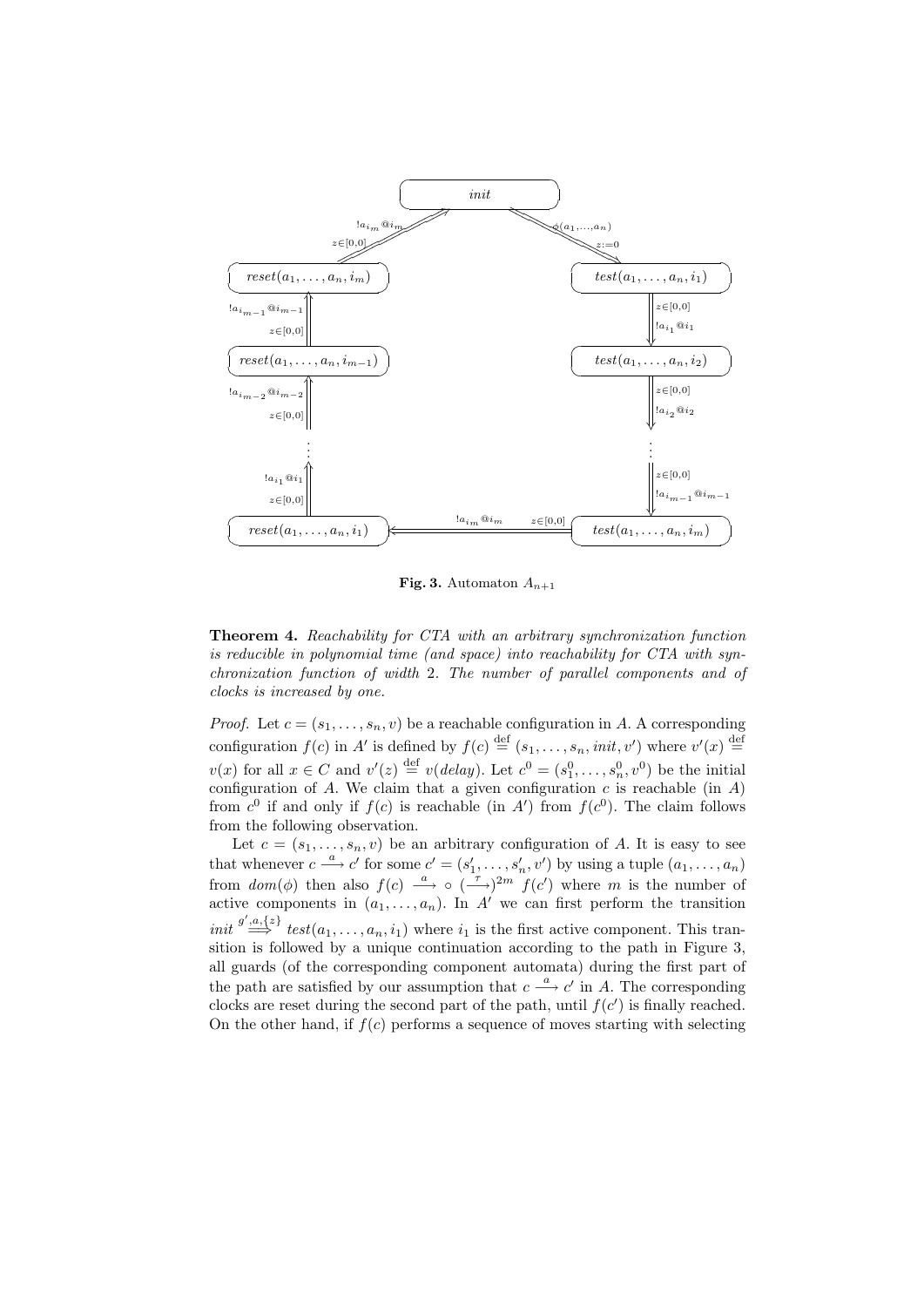

arbitrary  $\phi$ : up to isomorphism constant width  $\phi$ : up to isomorphism arbitrary  $\phi$ : up to reachability

#### Fig. 4. Summary of results

a tuple  $(a_1, \ldots, a_n)$  from  $dom(\phi)$  such that we finally reach  $c''$  where in the last component appears again the state init, we know that no time-elapsing steps were performed because of the clock  $z$  which is tested to zero by every transition. Moreover, for a selected tuple  $(a_1, \ldots, a_n)$  this computation is unique and by similar arguments as above we know that there is also some configuration  $c'$ in A such that  $c \stackrel{\phi(a_1,...,a_n)}{\longrightarrow} c'$  and  $f(c') = c''$ . Similarly, time elapsing steps on both sides can be directly matched in the other automaton. As it can be seen from the construction, only one extra parallel component and one additional clock were introduced.

## 6 Conclusion

The main results of the paper are outlined in Figure 4. We have identified a naturally motivated subclass of concurrent (networks of) timed automata by introducing the mandatory reset feature and a natural superclass of 1-safe timedarc Petri nets extended with testing arcs such that the corresponding classes coincide up to isomorphism of labelled transition systems. We have then studied more practically oriented questions of reachability and demonstrated polynomial time reductions between the corresponding classes in Figure 4.

Our study justifies that it is interesting to investigate the extension of timedarc Petri nets with testing arcs. This feature is present in the untimed Petri net model (using a standard trick) but it is missing when time features are added. We claim that all the classes CTA, mrCTA, 1-TAPN and 1-TAPN\* are polynomially equivalent w.r.t. reachability. The answer to the question of polynomial equivalence w.r.t. reachability for (unbounded) TAPN and TAPN\* seems to be also positive, even though more involved techniques need to be used to establish the reduction. In the future work we plan to consider TAPN extended with urgency and see how they compare to networks of timed automata with invariants. We will also investigate which TCTL properties are preserved by the polynomial time reductions presented in this paper and what is the relationship between TAPN and Merlin's time Petri nets.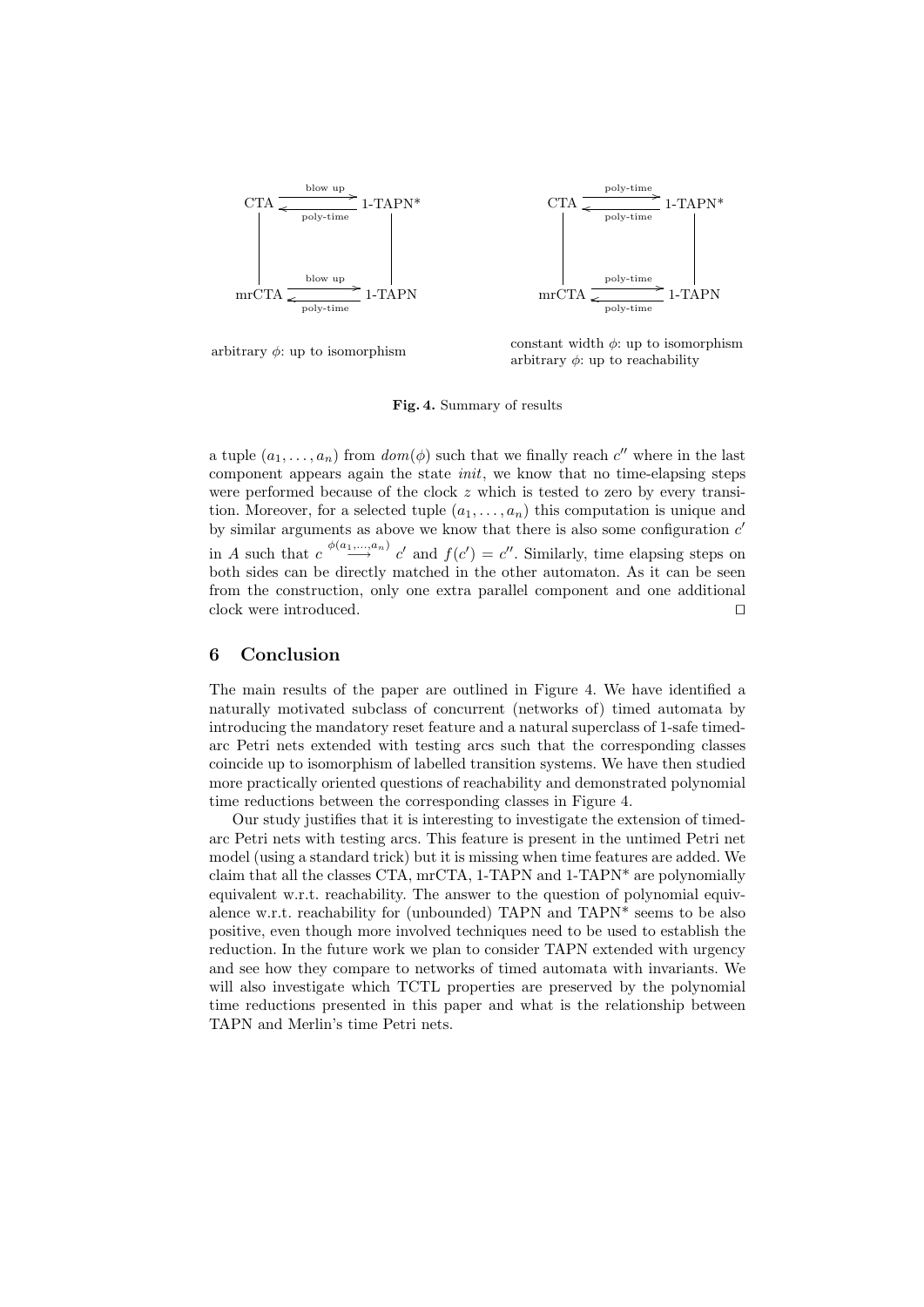Finally, let us draw our attention to an interesting observation. Already for concurrent finite automata (untimed), the reachability problem is PSPACEcomplete [18] and adding time features (CTA) does not increase the theoretical complexity of the problem [2]. The results of this paper enable to draw a similar conclusion also for the case of 1-safe Petri nets: the reachability problem for untimed 1-safe Petri nets (a formalism which can model concurrency) is PSPACE-complete [15] and adding time features does not increase its complexity.

Acknowledgments. I would like to thank Luca Aceto and Ole H. Jensen for reading a preliminary draft of this paper, and the anonymous referees for their comments and suggestions.

#### References

- [1] P.A. Abdulla and A. Nyln. Timed Petri nets and BQOs. In Proc. of the 22nd International Conference on Application and Theory of Petri Nets (ICATPN'01), volume 2075 of LNCS, pages 53–70. Springer-Verlag, 2001.
- [2] L. Aceto and F. Laroussinie. Is your model checker on time? On the complexity of model checking for timed modal logics. Journal of Logic and Algebraic Programming, 52–53:7–51, 2002.
- [3] R. Alur and D. Dill. A theory of timed automata. *Theoretical Computer Science*, 126(2):183–235, 1994.
- [4] A. Arnold. Finite Transition Systems. Prentice-Hall, 1994.
- [5] B. Berard, A. Petit, V. Diekert, and P. Gastin. Characterization of the expressive power of silent transitions in timed automata. Fundamenta Informaticae, 36(2- 3):145–182, 1998.
- [6] B. Berthomieu, P-O. Ribet, and F. Vernadat. The tool tina construction of abstract state spaces for petri nets and time petri nets. International Journal of Production Research, 2004. To appear.
- [7] T. Bolognesi, F. Lucidi, and S. Trigila. From timed Petri nets to timed LO-TOS. In Proc. of the IFIP WG 6.1 Tenth International Symposium on Protocol Specification, Testing and Verification (Ottawa 1990), pages 1–14. 1990.
- [8] S. Bornot, J. Sifakis, and S. Tripakis. Modeling urgency in timed systems. In International Symposium: Compositionality - The Significant Difference, Malente (Holstein, Germany), volume 1536 of LNCS, 1998.
- [9] P. Bouyer. Untameable timed automata! In Proc. of the 20th Annual Symposium on Theoretical Aspects of Computer Science (STACS'03), volume 2607 of LNCS, pages 620–631. Springer-Verlag, 2003.
- [10] Fred D.J. Bowden. Modelling time in Petri nets. In Proc. of the Second Australia-Japan Workshop on Stochastic Models, 1996. http://www.itr.unisa.edu.au/∼fbowden/pprs/stomod96/.
- [11] M. Boyer and M. Diaz. Non equivalence between time Petri nets and time stream Petri nets. In Proc. of the 8th International Workshop on Petri Nets and Performance Models (PNPM'99), pages 198–207. IEEE Computer Society, 1999.
- [12] M. Bozga, C. Daws, O. Maler, A. Olivero, S. Tripakis, and S. Yovine. Kronos: A model-checking tool for real-time systems. In Proc. of the 10th International Conference on Computer-Aided Verification (CAV'98), volume 1427 of LNCS, pages 546–550. Springer–Verlag, 1998.